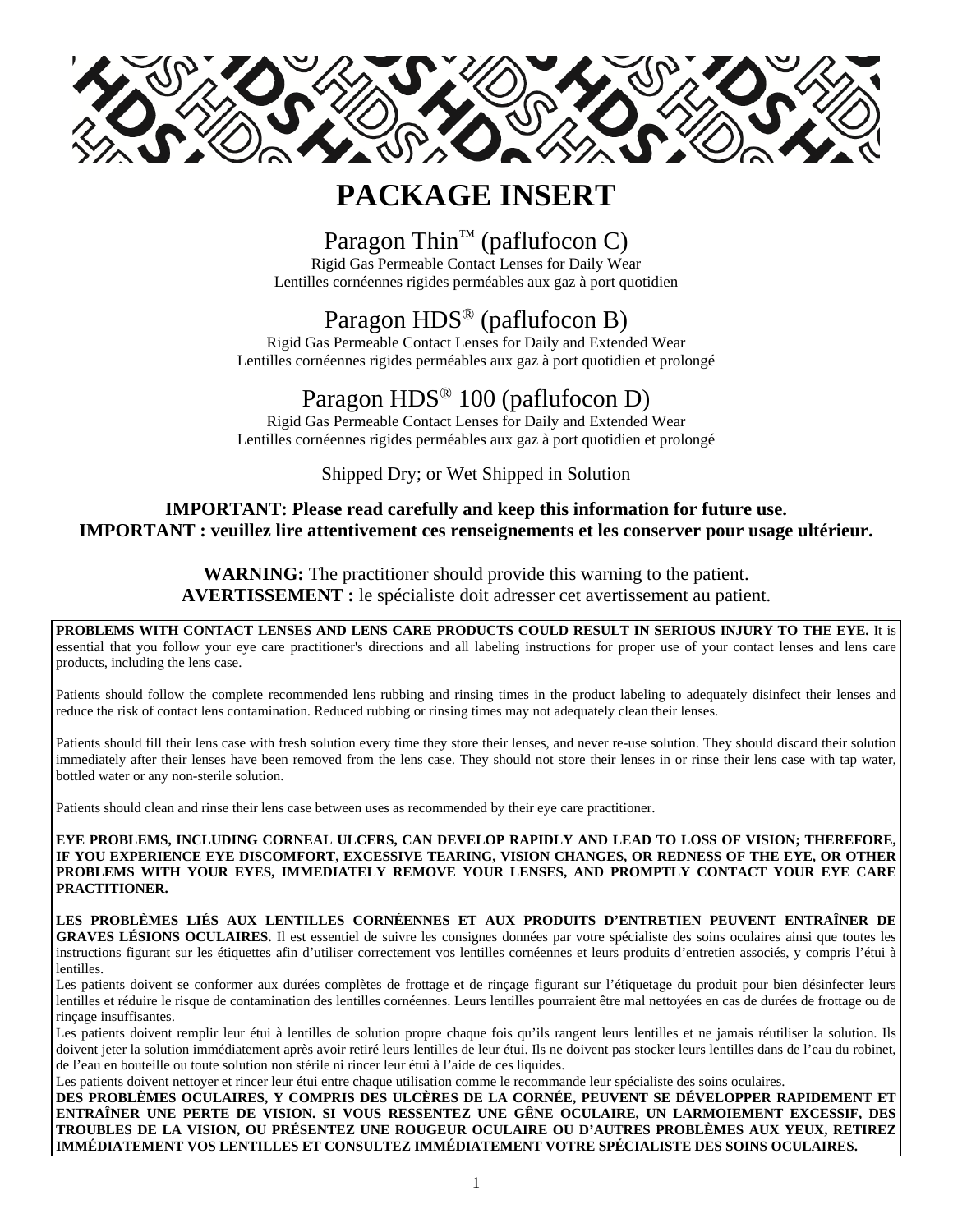# **PARAGON Thin™**  (paflufocon C)

#### RIGID GAS PERMEABLE CONTACT LENSES FOR DAILY WEAR LENTILLES CORNÉENNES RIGIDES PERMÉABLES AUX GAZ À PORT QUOTIDIEN

Spherical, Aspheric, Bifocal and Toric contact lenses for: Nearsightedness (myopia) Farsightedness (hyperopia)

#### **DESCRIPTION**

Paragon Thin™ (paflufocon C) rigid gas permeable contact lenses for daily wear are available as lathe cut or molded firm contact lenses with spherical, aspheric, bifocal or toric anterior and/or posterior; or, bitoric surfaces in clear and tinted versions. The posterior curve is selected so as to properly fit an individual eye and the anterior curve is selected to provide the necessary optical power to correct refractive error. A peripheral curve system on the posterior surface allows tear exchange between the lens and the cornea.

The Paragon Thin™ rigid gas permeable contact lens material is a thermoset copolymer derived from fluorosilicone acrylate monomers.

The Paragon Thin™ rigid gas permeable tinted lens offers color enhancement of the eye and a handling aid for locating the lens. These products may be plasma treated.

The lenses have the following attributes.

PARAGON Thin™ (paflufocon C)

| Refractive Index                             | 1.463 ( $n_d$ at 25 $\degree$ C)             |
|----------------------------------------------|----------------------------------------------|
| Luminous Transmittance <sup>+</sup> (Clear)  | 99%                                          |
| Luminous Transmittance (Sapphire Blue)       | 94%                                          |
| Luminous Transmittance (Emerald Green)       | 95%                                          |
| Wetting Angle (Receding Angle) <sup>++</sup> | $12.8^\circ$                                 |
| Wetting Angle (Contact Angle) <sup>+++</sup> | $61^\circ$                                   |
| Specific Gravity                             | 1.15                                         |
| Hardness (Shore D)                           | 85                                           |
| <b>Water Content</b>                         | $< 1\%$                                      |
| Oxygen Permeability*                         | 23 x 10 <sup>-11</sup> Dk at 35 $^{\circ}$ C |

<sup>+</sup> Determination of the Spectral and Luminous Transmittance, ISO 8599:1994

 $+$  Method adapted from article; A New Method for Wetting Angle Measurement; M. Madigan, B. Optom,

B. Holden and D. Fong; International Eyecare, 01/1998, vol. 2, no. 1, p. 45 \*\*\* Sessile Drop Technique per ANSI Z80.20, 8.11

\*(cm2 /sec) (mL O2) / (mL x mm Hg) ISO/ANSI Method, ISO 9913-1

Lens Parameters:

| <b>Chord Diameter</b>                                                       | 7.0 to 21.0 mm                |
|-----------------------------------------------------------------------------|-------------------------------|
| Lenses with diameters of 7.0 mm to 10.5 mm are available for extended wear. |                               |
| Lenses with diameters of 7.0 mm to 21.0 mm are available for daily wear.    |                               |
| <b>Center Thickness</b>                                                     | $0.05$ to $0.70$ mm           |
| <b>Base Curve</b>                                                           | $6.50$ to $9.00$ mm           |
| Powers Daily Wear                                                           | $-20.00$ to $+12.00$ Diopters |
| <b>Bifocal Add Powers</b>                                                   | $+0.25$ to $+4.00$ Diopters   |
| Monocentric Bifocal Add Diameter                                            | 4.0 to $9.0 \text{ mm}$       |
| Monocentric Bifocal Prism                                                   | 1.0 to 2.5 Diopters           |
| Concentric Bifocal Add Diameter                                             | $2.0$ to $4.0$ mm             |

## **ACTION**

The Paragon Thin rigid gas permeable spherical, aspheric, bifocal and toric contact lenses are intended for daily wear only. When placed on the human cornea, the Paragon Thin<sup>™</sup> rigid gas permeable contact lens acts as a refracting medium to focus light rays upon the retina.

The toric lens provides for the individual meridional power requirements of the astigmatic eye. In the bifocal lens, the distance and near power prescriptions are provided in different areas of the lens.

#### **INDICATIONS (USES)**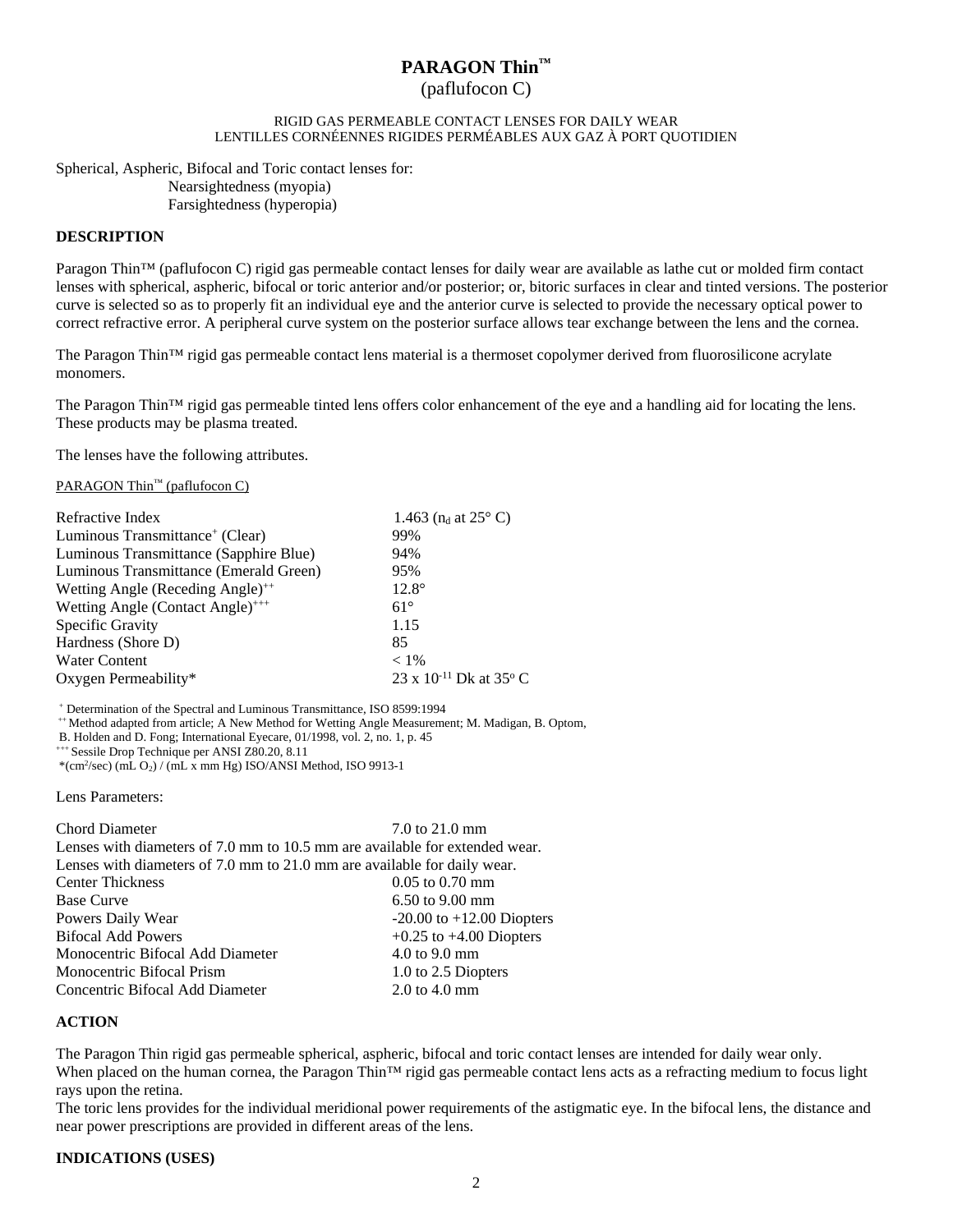Paragon Thin™ rigid gas permeable contact lenses are indicated for daily wear as recommended by the eye care practitioner.

Paragon Thin™ rigid gas permeable spherical, aspheric and bifocal contact lenses are indicated for the correction of refractive ametropia in not-aphakic persons with non-diseased eyes that are nearsighted (myopic), farsighted (hyperopic), and may exhibit corneal astigmatism up to 4.00 diopters that does not interfere with visual acuity. Paragon Thin™ toric contact lenses are indicated to correct astigmatism of up to 6.00 diopters. Paragon Thin™ bifocal lenses are indicated to treat presbyopia up to +4.00 D add power.

In daily wear use only, Paragon Thin™ contact lenses are indicated for management of irregular corneal conditions such as keratoconus, pellucid marginal degeneration, or following penetrating keratoplasty, radial keratotomy, or LASIK surgery, in otherwise non-diseased eyes.

# **INDICATIONS (USAGES)**

Les lentilles cornéennes rigides perméables aux gaz Paragon Thin™ sont indiquées pour un port quotidien comme le recommande le spécialiste des soins oculaires.

Les lentilles cornéennes rigides perméables aux gaz bifocales, asphériques et sphériques Paragon Thin™ sont indiquées pour la correction de l'amétropie de puissance chez les personnes non aphaques dont les yeux ne sont pas malades qui sont myopes, hypermétropes et peuvent présenter un astigmatisme cornéen jusqu'à 4,00 dioptries n'altérant pas l'acuité visuelle. Les lentilles cornéennes toriques Paragon Thin™ sont indiquées pour corriger l'astigmatisme jusqu'à 6,00 dioptries. Les lentilles bifocales Paragon Thin<sup>™</sup> sont indiquées pour traiter la presbytie avec une puissance d'addition allant jusqu'à + 4,00 d.

Dans le cas d'un port quotidien, les lentilles cornéennes Paragon Thin™ sont indiquées pour la prise en charge des irrégularités pathologiques de la cornée telles que le kératocône, la dégénérescence pellucide marginale ou survenant à la suite d'une kératoplastie pénétrante, d'une kératotomie radiaire ou d'une chirurgie LASIK sur des yeux non malades par ailleurs.

# **CONTRAINDICATIONS (REASONS NOT TO USE)**

The Paragon Thin™ rigid gas permeable contact lenses are contraindicated by the presence of any of the following conditions:

- Acute or subacute inflammations of the anterior segment of the eye.
- Insufficiency of lacrimal secretion (dry eyes).
- Corneal hypoesthesia (reduced corneal sensitivity).
- Any systemic disease, which may affect the eye or be exacerbated by wearing contact lenses.
- Allergic reactions of ocular surfaces or adnexa which may be induced or exaggerated by wearing contact lenses and/or using contact lens solutions.
- Any active corneal infection (bacterial, fungal or viral).
- For DAILY wear only: Any eye disease, injury or abnormality, other than keratoconus, pellucid marginal degeneration, penetrating keratoplasty, LASIK or radial keratotomy surgery; that affects the cornea, conjunctiva or eyelids.
- For EXTENDED wear only: Any disease which affects the cornea or conjunctiva.

# **WEARING SCHEDULE**

**THE EYE CARE PRACTITIONER SHOULD DETERMINE THE WEARING SCHEDULE.** Patients tend to over wear the lenses initially. It is important to adhere to the initial maximum wearing schedule. Regular checkups, as determined by the eye care practitioner, are also extremely important.

The maximum suggested wearing time for Paragon Thin™ rigid gas permeable contact lenses is:

| <b>DAY</b>                       | ◠ | ⌒<br>Ć | 4 |   | O |   | 8  | $10 - 14$ | 15 $\&$ after       |
|----------------------------------|---|--------|---|---|---|---|----|-----------|---------------------|
| <b>SUGGESTED</b><br><b>HOURS</b> |   |        |   | − |   | Q | 10 | 12        | All waking<br>hours |
| <b>HOURS WORN</b>                |   |        |   |   |   |   |    |           |                     |

## **DAILY WEAR (less than 24 hours while awake)**

DO NOT SLEEP WHILE WEARING YOUR PARAGON Thin<sup>™</sup> (paflufocon C) rigid gas permeable contact lens. Studies have not been performed to show that the Paragon Thin rigid gas permeable contact lens is safe to wear during sleep.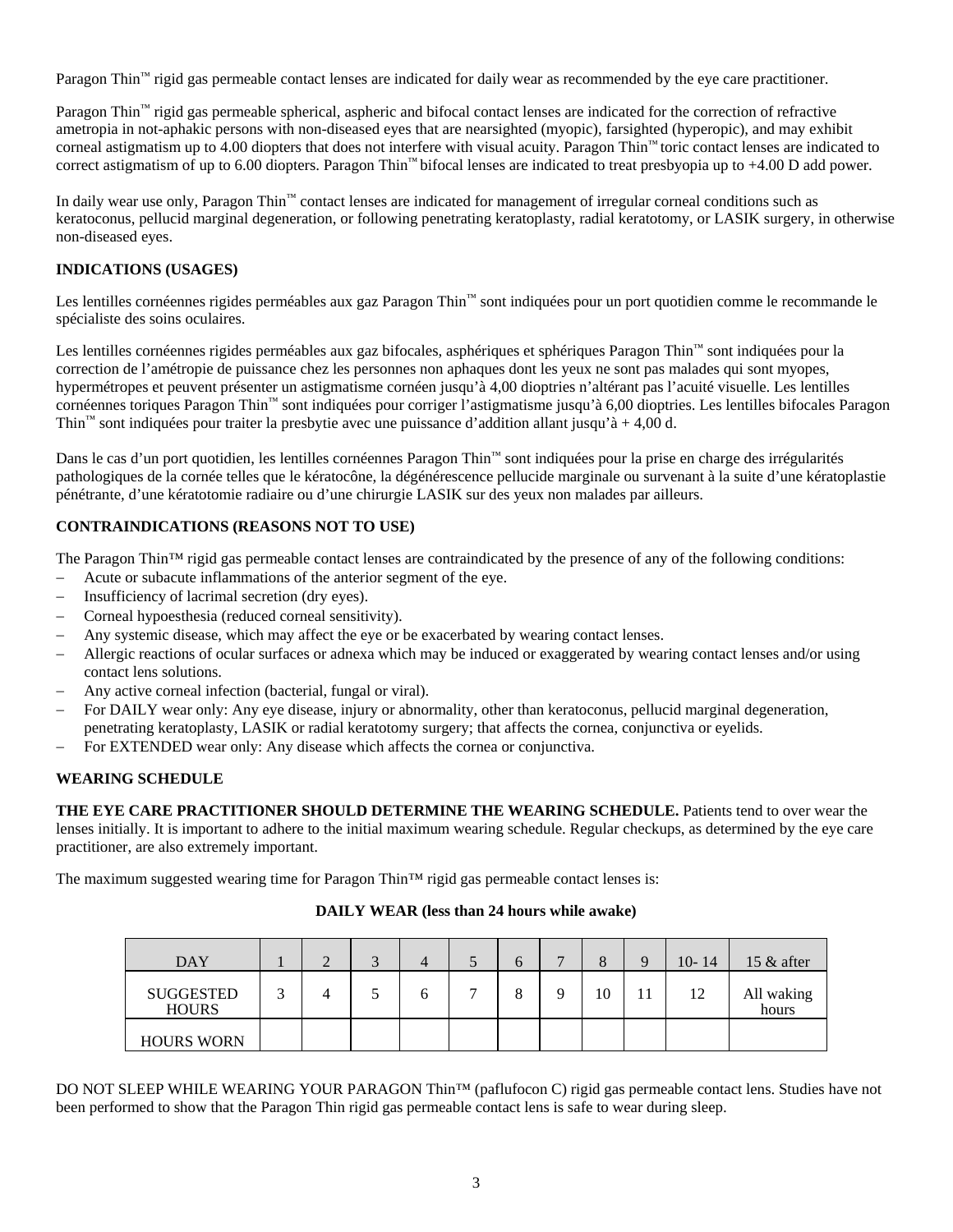NE PORTEZ PAS VOS LENTILLES CORNÉENNES RIGIDES PERMÉABLES AUX GAZ PARAGON Thin (paflufocon C) EN DORMANT. Aucune étude ne prouve qu'il est sécuritaire de dormir avec les lentilles cornéennes rigides perméables aux gaz PARAGON Thin (paflufocon C).

# **PARAGON HDS®**

(paflufocon B)

#### RIGID GAS PERMEABLE CONTACT LENSES FOR DAILY WEAR AND EXTENDED WEAR LENTILLES CORNÉENNES RIGIDES PERMÉABLES AUX GAZ À PORT QUOTIDIEN ET PROLONGÉ

Daily or Extended Wear Spherical, Aspheric contact lenses for: Nearsightedness (myopia) Farsightedness (hyperopia)

Daily Wear Bifocal, Toric contact lenses for: Nearsightedness (myopia) Farsightedness (hyperopia)

#### **DESCRIPTION**

Paragon HDS® (paflufocon B) rigid gas permeable contact lenses for daily wear are available as lathe cut or molded firm contact lenses with spherical, aspheric, bifocal or toric anterior and/or posterior; or, bitoric surfaces in tinted versions. Paragon HDS® rigid gas permeable contact lenses for extended wear are available as lathe cut or molded firm contact lenses with spherical or aspheric anterior or posterior surfaces in tinted versions. The posterior curve is selected so as to properly fit an individual eye and the anterior curve is selected to provide the necessary optical power to correct refractive error. A peripheral curve system on the posterior surface allows tear exchange between the lens and the cornea.

The Paragon HDS® rigid gas permeable contact lens material is a thermoset copolymer derived from fluorosilicone acrylate monomers.

The Paragon HDS<sup>®</sup> rigid gas permeable tinted lenses offer color enhancement of the eye and a handling aid for locating the lens. These products may be plasma treated.

The lenses have the following attributes.

## PARAGON HDS® (paflufocon B)

| Refractive Index                                   | 1.449 ( $n_d$ at 25 $\degree$ C)     |
|----------------------------------------------------|--------------------------------------|
| Luminous Transmittance <sup>+</sup> (Crystal Blue) | 98%                                  |
| Luminous Transmittance (Violet)                    | 97%                                  |
| Luminous Transmittance (Sapphire Blue)             | 95%                                  |
| Luminous Transmittance (Emerald Green)             | 95%                                  |
| Luminous Transmittance (Forest Green)              | 90%                                  |
| Wetting Angle (Receding Angle) <sup>++</sup>       | $14.7^{\circ}$                       |
| Wetting Angle (Contact Angle) <sup>+++</sup>       | $62^\circ$                           |
| Specific Gravity                                   | 1.16                                 |
| Hardness (Shore D)                                 | 84                                   |
| <b>Water Content</b>                               | $< 1\%$                              |
| Oxygen Permeability*                               | 40 x $10^{-11}$ Dk at $35^{\circ}$ C |

+ Determination of the Spectral and Luminous Transmittance, ISO 8599:1994

++ Method adapted from article; A New Method for Wetting Angle Measurement; M. Madigan, B. Optom,

B. Holden and D. Fong; International Eyecare, 01/1998, vol. 2, no. 1, p. 45 \*\*\* Sessile Drop Technique per ANSI Z80.20, 8.11

\*(cm2 /sec) (mL O2) / (mL x mm Hg) ISO/ANSI Method, ISO 9913-1

Lens Parameters:

| <b>Chord Diameter</b>                                                       | 7.0 to 21.0 mm                   |
|-----------------------------------------------------------------------------|----------------------------------|
| Lenses with diameters of 7.0 mm to 10.5 mm are available for extended wear. |                                  |
| Lenses with diameters of 7.0 mm to 21.0 mm are available for daily wear.    |                                  |
| <b>Center Thickness</b>                                                     | $0.05$ to $0.70$ mm              |
| <b>Base Curve</b>                                                           | $6.50$ to $9.00$ mm              |
| Powers Daily Wear                                                           | $-20.00$ to $+12.00$ Diopters    |
| Powers Extended Wear                                                        | $-20.00$ to $+8.00$ Diopters     |
| <b>Bifocal Add Powers</b>                                                   | $+0.25$ to $+4.00$ Diopters      |
| Monocentric Bifocal Add Diameter                                            | $4.0 \text{ to } 9.0 \text{ mm}$ |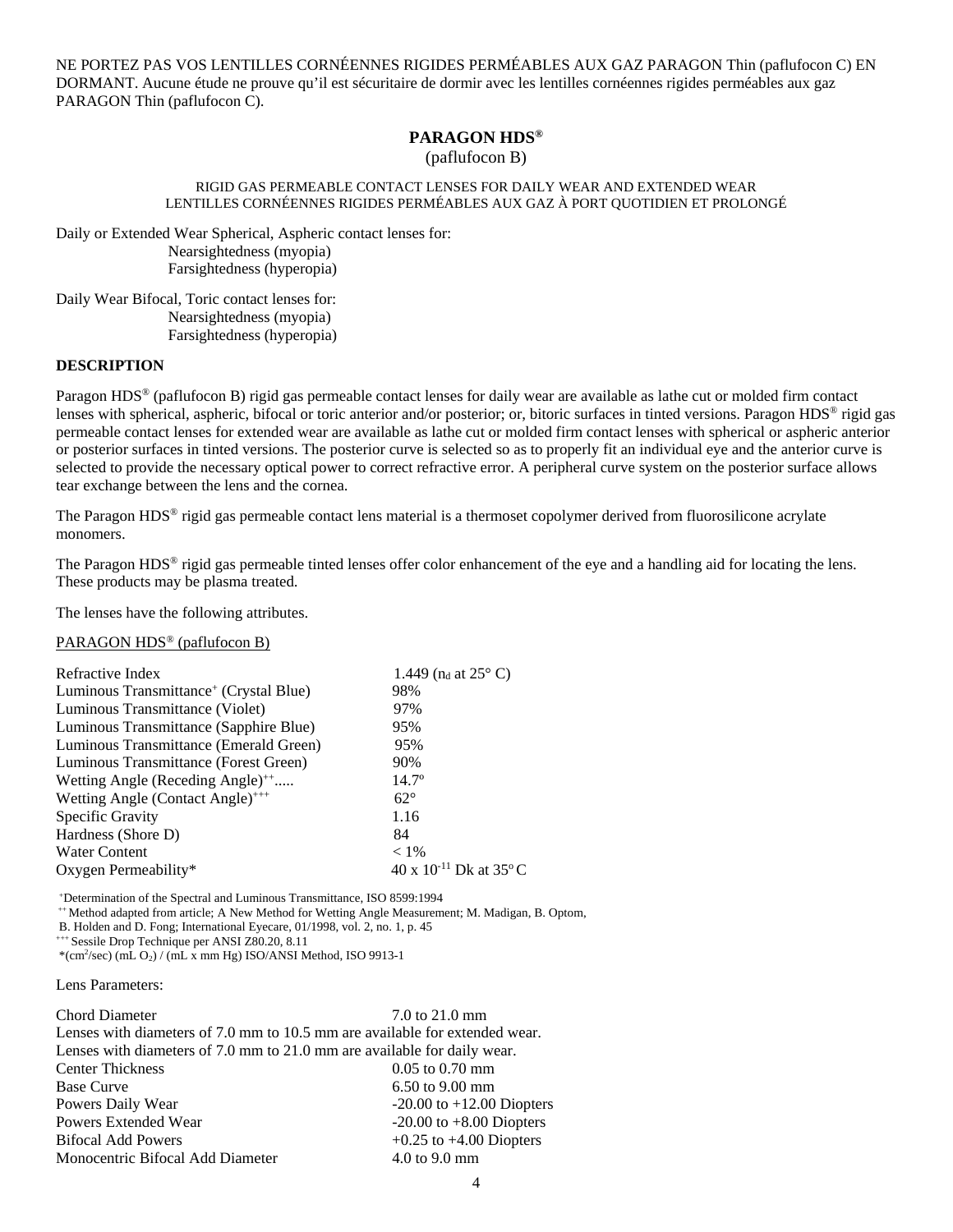| Monocentric Bifocal Prism       | 1.0 to 2.5 Diopters |
|---------------------------------|---------------------|
| Concentric Bifocal Add Diameter | 2.0 to 4.0 mm       |

# **ACTION**

The Paragon HDS® rigid gas permeable toric and bifocal contact lenses are intended for daily wear only. The Paragon HDS spherical and aspheric contact lenses are intended for daily or extended wear.

When placed on the human cornea, the Paragon  $HDS^{\circ}$  rigid gas permeable contact lens acts as a refracting medium to focus light rays upon the retina.

The toric lens provides for the individual meridional power requirements of the astigmatic eye. In the bifocal lens, the distance or near power prescription is provided in a small area with the near or distance prescription surrounding it.

## **INDICATIONS (USES)**

Paragon HDS® rigid gas permeable spherical or aspheric contact lenses are indicated for daily wear and extended wear from 1 to 7 days between removals for cleaning and disinfection as recommended by the eye care practitioner. Paragon HDS<sup>®</sup> rigid gas permeable bifocal, or toric contact lenses are indicated for daily wear only.

Paragon HDS® rigid gas permeable spherical, aspheric and bifocal contact lenses are indicated for the correction of refractive ametropia in not-aphakic persons with non-diseased eyes that are nearsighted (myopic), farsighted (hyperopic), and may exhibit corneal astigmatism up to 4.00 diopters that does not interfere with visual acuity. Paragon HDS® toric contact lenses are indicated to correct astigmatism of up to 6.00 diopters. Paragon HDS® bifocal lenses are indicated to treat presbyopia up to +4.00 D add power.

In daily wear use only, Paragon HDS® contact lenses are indicated for management of irregular corneal conditions such as keratoconus, pellucid marginal degeneration, or following penetrating keratoplasty, radial keratotomy, or LASIK surgery, in otherwise non-diseased eyes.

# **INDICATIONS (USAGES)**

Les lentilles cornéennes rigides perméables aux gaz sphériques ou asphériques Paragon HDS® sont indiquées pour un port quotidien et prolongé entre un et sept jours entre les retraits pour nettoyage et désinfection, comme le recommande le spécialiste des soins oculaires. Les lentilles cornéennes rigides perméables aux gaz bifocales ou toriques Paragon HDS® sont indiquées pour un port quotidien uniquement.

Les lentilles cornéennes rigides perméables aux gaz bifocales, asphériques et sphériques Paragon HDS<sup>®</sup> sont indiquées pour la correction de l'amétropie de puissance chez les personnes non aphaques dont les yeux ne sont pas malades qui sont myopes, hypermétropes et peuvent présenter un astigmatisme cornéen jusqu'à 4,00 dioptries n'altérant pas l'acuité visuelle. Les lentilles cornéennes toriques Paragon HDS® sont indiquées pour corriger l'astigmatisme jusqu'à 6,00 dioptries. Les lentilles bifocales Paragon HDS<sup>®</sup> sont indiquées pour traiter la presbytie avec une puissance d'addition allant jusqu'à + 4,00 d.

Dans le cas d'un port quotidien, les lentilles cornéennes Paragon HDS® sont indiquées pour la prise en charge des irrégularités pathologiques de la cornée telles que le kératocône, la dégénérescence pellucide marginale ou survenant à la suite d'une kératoplastie pénétrante, d'une kératotomie radiaire ou d'une chirurgie LASIK sur des yeux non malades par ailleurs.

# **CONTRAINDICATIONS (REASONS NOT TO USE)**

The Paragon  $HDS^{\circledast}$  rigid gas permeable contact lenses are contraindicated by the presence of any of the following conditions:

- Acute or subacute inflammations of the anterior segment of the eye.
- Insufficiency of lacrimal secretion (dry eyes).
- Corneal hypoesthesia (reduced corneal sensitivity).
- Any systemic disease, which may affect the eye or be exacerbated by wearing contact lenses.
- Allergic reactions of ocular surfaces or adnexa which may be induced or exaggerated by wearing contact lenses and/or using contact lens solutions.
- Any active corneal infection (bacterial, fungal or viral).
- For DAILY wear only: Any eye disease, injury or abnormality, other than keratoconus, pellucid marginal degeneration, penetrating keratoplasty, LASIK or radial keratotomy surgery; that affects the cornea, conjunctiva or eyelids.
- For EXTENDED wear only: Any disease which affects the cornea or conjunctiva.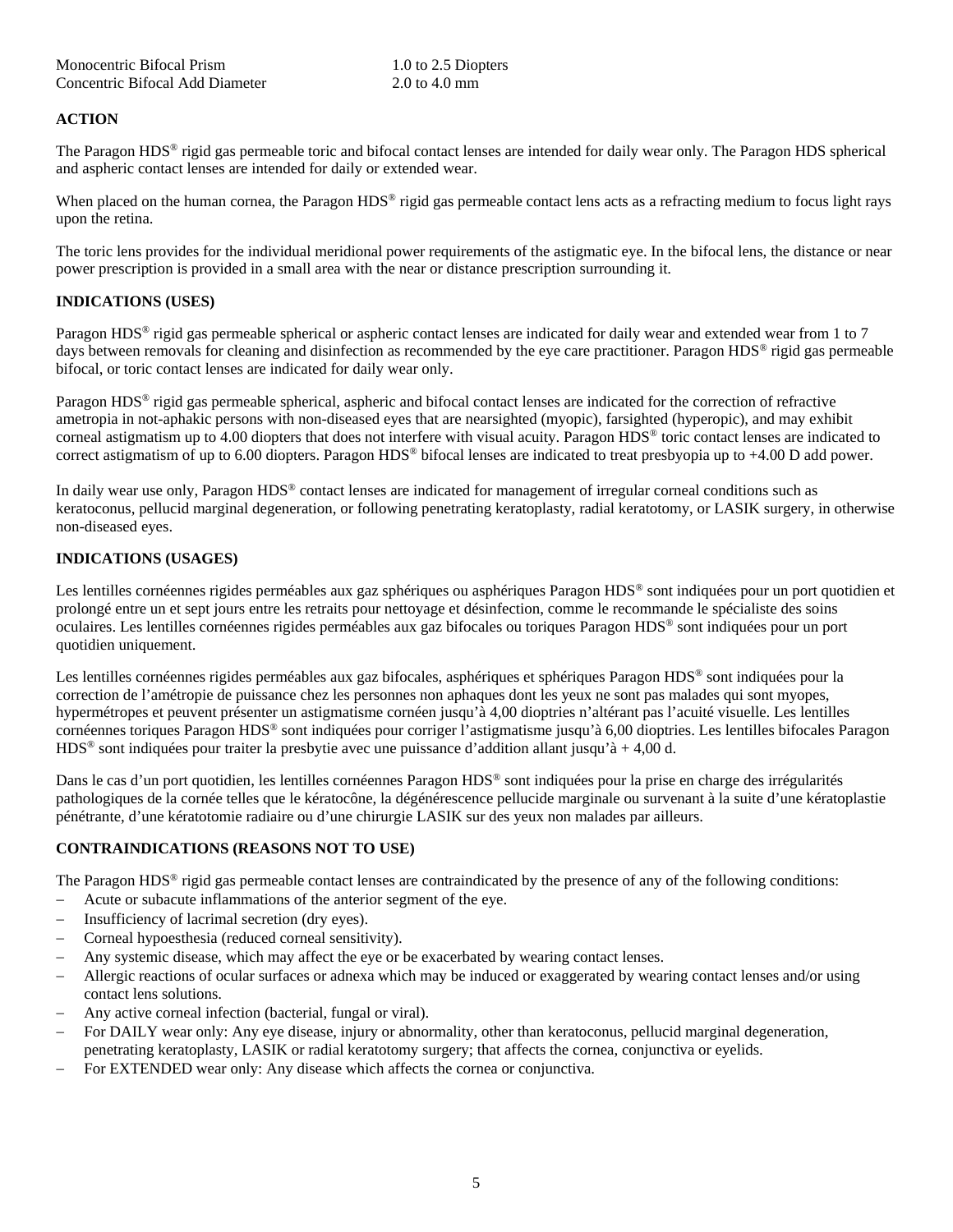#### **WEARING SCHEDULE**

**THE EYE CARE PRACTITIONER SHOULD DETERMINE THE WEARING SCHEDULE.** Patients tend to over wear the lenses initially. It is important to adhere to the initial maximum wearing schedule. Regular checkups, as determined by the eye care practitioner, are also extremely important.

The maximum suggested wearing time for Paragon HDS® rigid gas permeable contact lenses is:

| <b>DAY</b>                       |   | $\sqrt{2}$<br>- 1 | 4 | . . | $\mathfrak b$ | 8  | Q | $10 - 14$ | 15 $\&$ after       |
|----------------------------------|---|-------------------|---|-----|---------------|----|---|-----------|---------------------|
| <b>SUGGESTED</b><br><b>HOURS</b> | ◠ |                   | n | −   |               | 10 |   | 12        | All waking<br>hours |
| <b>HOURS</b><br><b>WORN</b>      |   |                   |   |     |               |    |   |           |                     |

#### **DAILY WEAR (less than 24 hours while awake)**

#### **EXTENDED WEAR**

Not every patient is able to wear the Paragon HDS rigid gas permeable contact lens on an extended wear basis, even if able to wear the lens for daily wear. An initial 14-day daily wear period is recommended prior to overnight wear. Regular check-ups, as determined by the eye care practitioner, are extremely important. The lens should be removed at least once every week (7 days) for cleaning and disinfection.

Extended wear lenses should not be used to correct keratoconus, pellucid marginal degeneration, or following penetrating keratoplasty, LASIK or radial keratotomy surgery.

|                | <b>SUGGESTED</b> | <b>HOURS</b> |
|----------------|------------------|--------------|
| DAY            | <b>HOURS</b>     | <b>WORN</b>  |
|                |                  |              |
| 15 (and after) | 24 hours         |              |

#### **WARNING**

#### **AVERTISSEMENT**

**The risk of ulcerative keratitis has been shown to be greater among wearers of extended wear lenses than among wearers of daily wear lenses. The risk among extended wear lens wearers increases with the number of consecutive days that lenses are worn between removals, beginning with the first overnight use. This risk can be reduced by carefully following directions for routine lens care, including cleaning of the lens storage case. Additionally, smoking increases the risk of ulcerative keratitis for contact lens wearers.** 

**It is recommended that contact lens wearers see their eye care practitioners twice each year or, if directed, more frequently.** 

**Le risque de kératite ulcéreuse s'est avéré plus important chez les porteurs de lentilles à port prolongé que chez les porteurs de lentilles à port quotidien. Le risque chez les porteurs de lentilles à port prolongé augmente avec le nombre de jours consécutifs de port des lentilles entre les retraits, en commençant par la première utilisation nocturne. Ce risque peut être réduit en suivant scrupuleusement les consignes relatives à l'entretien courant des lentilles, y compris le nettoyage de leur étui de rangement. En outre, le tabagisme augmente le risque de kératite ulcéreuse chez les porteurs de lentilles cornéennes.** 

**Il est recommandé aux porteurs de lentilles cornéennes de consulter leurs spécialistes des soins oculaires deux fois par an ou plus fréquemment si on le leur demande.**

# **PARAGON HDS® 100**

(paflufocon D)

RIGID GAS PERMEABLE CONTACT LENSES FOR DAILY WEAR AND EXTENDED WEAR LENTILLES CORNÉENNES RIGIDES PERMÉABLES AUX GAZ À PORT QUOTIDIEN ET PROLONGÉ

Spherical contact lenses for: Nearsightedness (myopia) Farsightedness (hyperopia)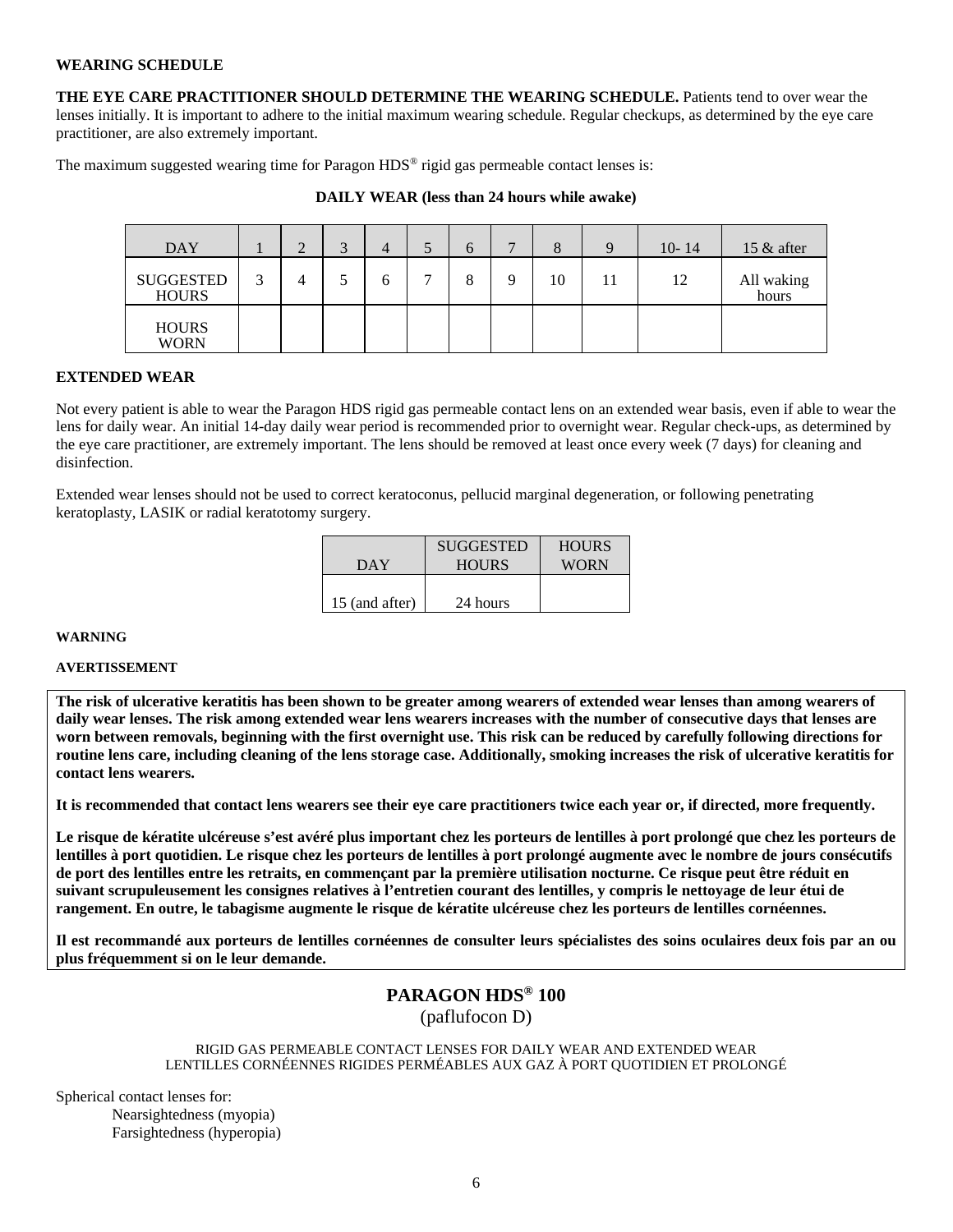## **DESCRIPTION**

Paragon HDS®100 (paflufocon D) rigid gas permeable contact lenses for daily wear and extended wear are available as lathe cut or molded firm contact lenses with spherical front and back surfaces in tinted versions. The posterior curve is selected so as to properly fit an individual eye and the anterior curve is selected to provide the necessary optical power to correct refractive error. A peripheral curve system on the posterior surface allows tear exchange between the lens and the cornea.

The Paragon HDS®100 rigid gas permeable contact lens material is a thermoset copolymer derived from fluorosilicone acrylate monomers.

The Paragon HDS®100 rigid gas permeable tinted lenses offer color enhancement of the eye and a handling aid for locating the lens. These products may be plasma treated.

The lenses have the following attributes.

#### PARAGON HDS® 100 (paflufocon D)

| Refractive Index                                    | 1.442 ( $n_d$ at 25 $\degree$ C) |
|-----------------------------------------------------|----------------------------------|
| Luminous Transmittance (Yellow)                     | 99%                              |
| Luminous Transmittance (Emerald Green)              | 95%                              |
| Luminous Transmittance <sup>+</sup> (Sapphire Blue) | 93%                              |
| Luminous Transmittance (Red)                        | 89%                              |
| Wetting Angle (Receding Angle) <sup>++</sup>        | $42^{\circ}$                     |
| Wetting Angle (Contact Angle) <sup>+++</sup>        | $70^{\circ}$                     |
| Specific Gravity                                    | 1.10                             |
| Hardness (Shore D)                                  | 79                               |
| <b>Water Content</b>                                | ${<}1\%$                         |
| Oxygen Permeability*                                | 101 x $10^{-11}$ Dk at 35°C      |

+ Determination of the Spectral and Luminous Transmittance, ISO 8599:1994

++ Method adapted from article; A New Method for Wetting Angle Measurement; M. Madigan, B. Optom,

B. Holden and D. Fong; International Eyecare, 01/1998, vol. 2, no. 1, p. 45 \*\*\* Sessile Drop Technique per ANSI Z80.20, 8.11

\* (cm2 /sec) (mL O2) / (mL x mm Hg) ISO/ANSI Method, ISO 9913-1

Lens Parameters:

Chord Diameter 7.0 to 21.0 mm Lenses with diameters of 7.0 mm to 10.5 mm are available for extended wear. Lenses with diameters of 7.0 mm to 21.0 mm are available for daily wear. Center Thickness 0.05 to 0.70 mm Base Curve 6.50 to 9.00 mm Powers Daily Wear -20.00 to +12.00 Diopters Powers Extended Wear -20.00 to +8.00 Diopters Bifocal Add Powers  $+0.25$  to  $+4.00$  Diopters Monocentric Bifocal Add Diameter 4.0 to 9.0 mm Monocentric Bifocal Prism 1.0 to 2.5 Diopters Concentric Bifocal Add Diameter 2.0 to 4.0 mm

#### **ACTION**

The Paragon HDS®100 rigid gas permeable contact lenses are intended for daily wear or extended wear.

When placed on the human cornea, the Paragon HDS<sup>®</sup>100 rigid gas permeable contact lens acts as a refracting medium to focus light rays upon the retina.

#### **INDICATIONS (USES)**

Paragon HDS®100 rigid gas permeable spherical or aspheric contact lenses are indicated for daily wear and extended wear from 1 to 7 days between removals for cleaning and disinfection as recommended by the eye care practitioner. Paragon HDS<sup>®</sup>100 rigid gas permeable bifocal or toric contact lenses are indicated for daily wear only.

Paragon HDS®100 rigid gas permeable spherical, aspheric and bifocal contact lenses are indicated for the correction of refractive ametropia in not-aphakic persons with non-diseased eyes that are nearsighted (myopic), farsighted (hyperopic), and may exhibit corneal astigmatism up to 4.00 diopters that does not interfere with visual acuity. Paragon HDS®100 toric contact lenses are indicated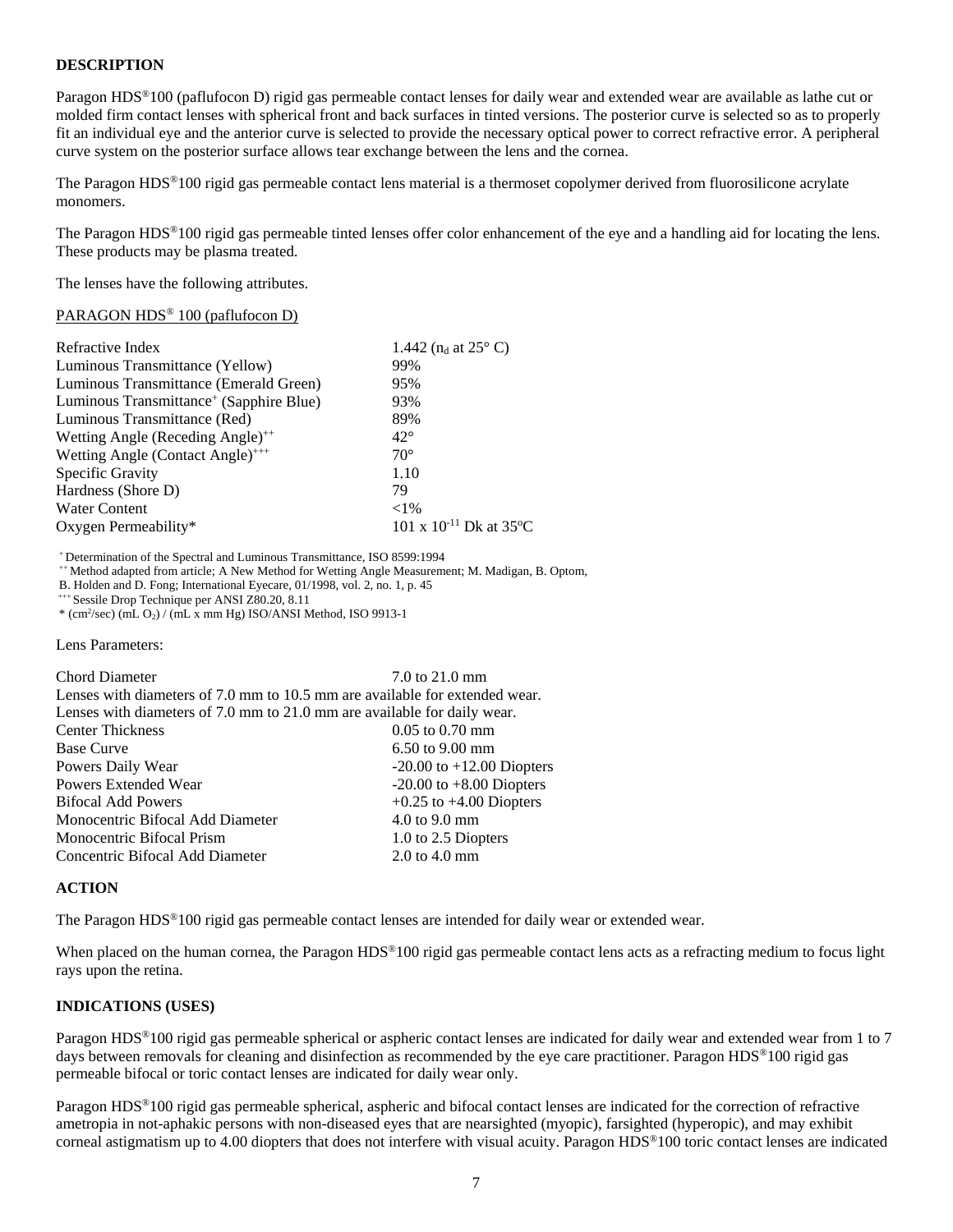to correct astigmatism of up to 6.00 diopters. Paragon  $HDS^{\circledast}100$  bifocal lenses are indicated to treat presbyopia up to +4.00 D add power.

In daily wear use only, Paragon HDS® 100 contact lenses are indicated for management of irregular corneal conditions such as keratoconus, pellucid marginal degeneration, or following penetrating keratoplasty, radial keratotomy, or LASIK surgery, in otherwise non-diseased eyes.

# **INDICATIONS (USAGES)**

Les lentilles cornéennes rigides perméables aux gaz sphériques ou asphériques Paragon HDS<sup>®</sup> 100 sont indiquées pour un port quotidien et prolongé entre un et sept jours entre les retraits pour nettoyage et désinfection, comme le recommande le spécialiste des soins oculaires. Les lentilles cornéennes rigides perméables aux gaz bifocales ou toriques Paragon HDS®100 sont indiquées pour un port quotidien uniquement.

Les lentilles cornéennes rigides perméables aux gaz bifocales, asphériques et sphériques Paragon HDS®100 sont indiquées pour la correction de l'amétropie de puissance chez les personnes non aphaques dont les yeux ne sont pas malades qui sont myopes, hypermétropes et peuvent présenter un astigmatisme cornéen jusqu'à 4,00 dioptries n'altérant pas l'acuité visuelle. Les lentilles cornéennes toriques Paragon HDS® 100 sont indiquées pour corriger l'astigmatisme jusqu'à 6,00 dioptries. Les lentilles bifocales Paragon HDS® 100 sont indiquées pour traiter la presbytie avec une puissance d'addition allant jusqu'à + 4,00 d.

Dans le cas d'un port quotidien, les lentilles cornéennes Paragon HDS®100 sont indiquées pour la prise en charge des irrégularités pathologiques de la cornée telles que le kératocône, la dégénérescence pellucide marginale ou survenant à la suite d'une kératoplastie pénétrante, d'une kératotomie radiaire ou d'une chirurgie LASIK sur des yeux non malades par ailleurs.

# **CONTRAINDICATIONS (REASONS NOT TO USE)**

The Paragon HDS®100 rigid gas permeable contact lenses are contraindicated by the presence of any of the following conditions:

- Acute or subacute inflammations of the anterior segment of the eye.
- Insufficiency of lacrimal secretion (dry eyes).
- Corneal hypoesthesia (reduced corneal sensitivity).
- Any systemic disease, which may affect the eye or be exacerbated by wearing contact lenses.
- Allergic reactions of ocular surfaces or adnexa which may be induced or exaggerated by wearing contact lenses and/or using contact lens solutions.
- Any active corneal infection (bacterial, fungal or viral).
- For DAILY wear only: Any eye disease, injury or abnormality, other than keratoconus, pellucid marginal degeneration, penetrating keratoplasty, LASIK or radial keratotomy surgery, that affects the cornea, conjunctiva or eyelids.
- For EXTENDED wear only: Any disease which affects the cornea or conjunctiva.

## **WEARING SCHEDULE**

**THE EYE CARE PRACTITIONER SHOULD DETERMINE THE WEARING SCHEDULE.** Patients tend to over wear the lenses initially. It is important to adhere to the initial maximum wearing schedule. Regular checkups, as determined by the eye care practitioner, are also extremely important.

The maximum suggested wearing time for Paragon HDS<sup>®</sup>100 rigid gas permeable contact lenses is:

## **DAILY WEAR (less than 24 hours while awake)**

| <b>DAY</b>                       |   | ◠<br>∠ | $\sqrt{2}$ | 4 | J | <sub>(</sub> | 8  | 9 | $10 - 14$ | 15 $\&$ after       |
|----------------------------------|---|--------|------------|---|---|--------------|----|---|-----------|---------------------|
| <b>SUGGESTED</b><br><b>HOURS</b> | 2 |        |            | h | − |              | 10 |   | 12        | All waking<br>hours |
| <b>HOURS</b><br><b>WORN</b>      |   |        |            |   |   |              |    |   |           |                     |

## **EXTENDED WEAR**

Not every patient is able to wear the Paragon  $HDS^{\circledast}100$  rigid gas permeable contact lens on an extended wear basis, even if able to wear the lens for daily wear. An initial 14-day daily wear period is recommended prior to overnight wear. Regular check-ups, as determined by the eye care practitioner, are extremely important. The lens should be removed at least once every week (7 days) for cleaning and disinfection.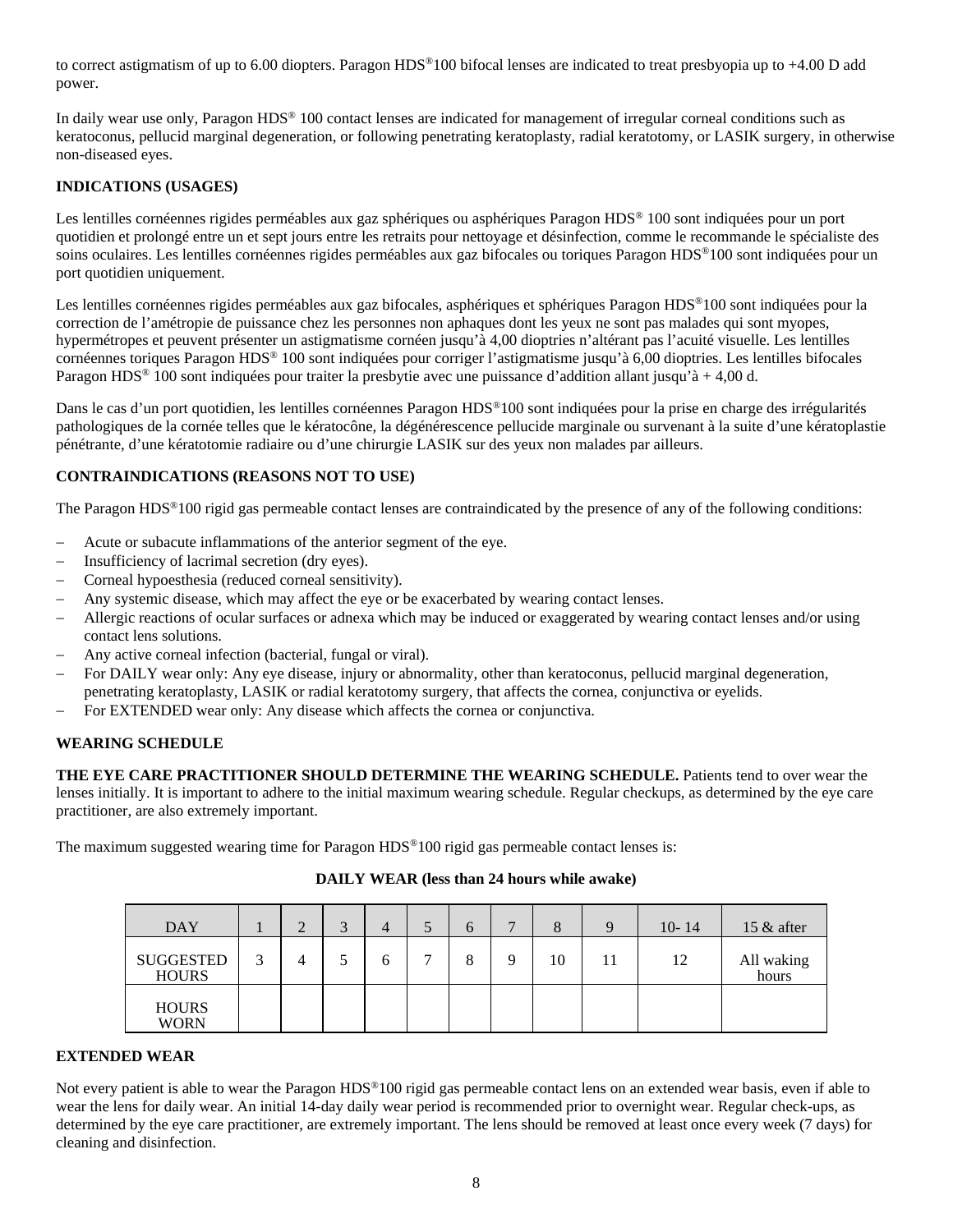Extended wear lenses should not be used to correct keratoconus, pellucid marginal degeneration, or following penetrating keratoplasty, LASIK or radial keratotomy surgery.

| DAY            | <b>SUGGESTED</b><br><b>HOURS</b> | <b>HOURS</b><br><b>WORN</b> |
|----------------|----------------------------------|-----------------------------|
| 15 (and after) | 24 hours                         |                             |

#### **WARNING**

#### **AVERTISSEMENT**

**The risk of ulcerative keratitis has been shown to be greater among wearers of extended wear lenses than among wearers of daily wear lenses. The risk among extended wear lens wearers increases with the number of consecutive days that lenses are worn between removals, beginning with the first overnight use. This risk can be reduced by carefully following directions for routine lens care, including cleaning of the lens storage case. Additionally, smoking increases the risk of ulcerative keratitis for contact lens wearers.** 

**It is recommended that contact lens wearers see their eye care practitioners twice each year or, if directed, more frequently.** 

**Le risque de kératite ulcéreuse s'est avéré plus important chez les porteurs de lentilles à port prolongé que chez les porteurs de lentilles à port quotidien. Le risque chez les porteurs de lentilles à port prolongé augmente avec le nombre de jours consécutifs de port des lentilles entre les retraits, en commençant par la première utilisation nocturne. Ce risque peut être réduit en suivant scrupuleusement les consignes relatives à l'entretien courant des lentilles, y compris le nettoyage de leur étui de rangement. En outre, le tabagisme augmente le risque de kératite ulcéreuse chez les porteurs de lentilles cornéennes.** 

**Il est recommandé aux porteurs de lentilles cornéennes de consulter leurs spécialistes des soins oculaires deux fois par an ou plus fréquemment si on le leur demande.** 

# **GENERAL INFORMATION**

*Convention: Reference to Paragon HDS® rigid gas permeable contact lenses indicates all three materials – Paragon HDS® (paflufocon B), Paragon Thin™ (paflufocon C) and Paragon HDS®100 (paflufocon D).*

## **TINTS**

Paragon HDS® rigid gas permeable contact lenses are available in untinted (clear) and tinted (crystal blue, sapphire blue, emerald green, forest green, yellow and violet) versions with or without ultraviolet absorber. The tinted lenses contain one or more of the following color additives: D&D Green No. 6, D&C Yellow No. 10, D&C Violet No. 2, D&C Red No. 17, and Perox Yellow No. 9. (4-[(2,4-dimethylphenyl)azo]-2,4-dihydro-5-methyl-2-phenyl3H-pyrazol-3-one). NOTE: *Not all materials are available in all colors or with ultraviolet absorber.*

# **UV ABSORBER**

Paragon HDS<sup>®</sup> rigid gas permeable contact lenses are available with an ultraviolet absorber. The ultraviolet absorber, Acrymer™ 282, has been integrated as an additive within the Paragon HDS and Paragon Thin polymer matrix and blocks up to 96% of light from 280 to 380 nm. Acrymer™ is 4-methacryloxy-2-hydroxybenzophenone. Uvinul™ D-49, has been integrated as an additive within the Paragon HDS®100 polymer matrix blocking up to 97% of light below 380 nm. Uvinul D49 is 2,2'-dihydroxy-4,4' dimethoxybenzophenone.

WARNING: UV-absorbing contact lenses are not substitutes for protective UV-absorbing eyewear such as UV-absorbing goggles or sunglasses. Persons should continue to use their protective UV-absorbing eyewear as directed.

AVERTISSEMENT : les lentilles cornéennes à absorption UV ne remplacent pas des lunettes de protection à absorption UV telles que des lunettes de sécurité ou des lunettes de soleil à absorption UV. Ces personnes doivent continuer à porter leurs lunettes de protection à absorption UV comme indiqué.

NOTE: Long-term exposure to UV radiation is one of the risk factors associated with cataracts. Exposure is based on a number of factors such as environmental conditions (altitude, geography, cloud cover) and personal factors (extent and nature of outdoor activities). UV blocking contact lenses help provide protection against harmful UV radiation. However, clinical studies have not been done to demonstrate that wearing UV blocking contact lenses reduces the risk of developing cataracts or other eye disorders. Consult your eye care professional for more information.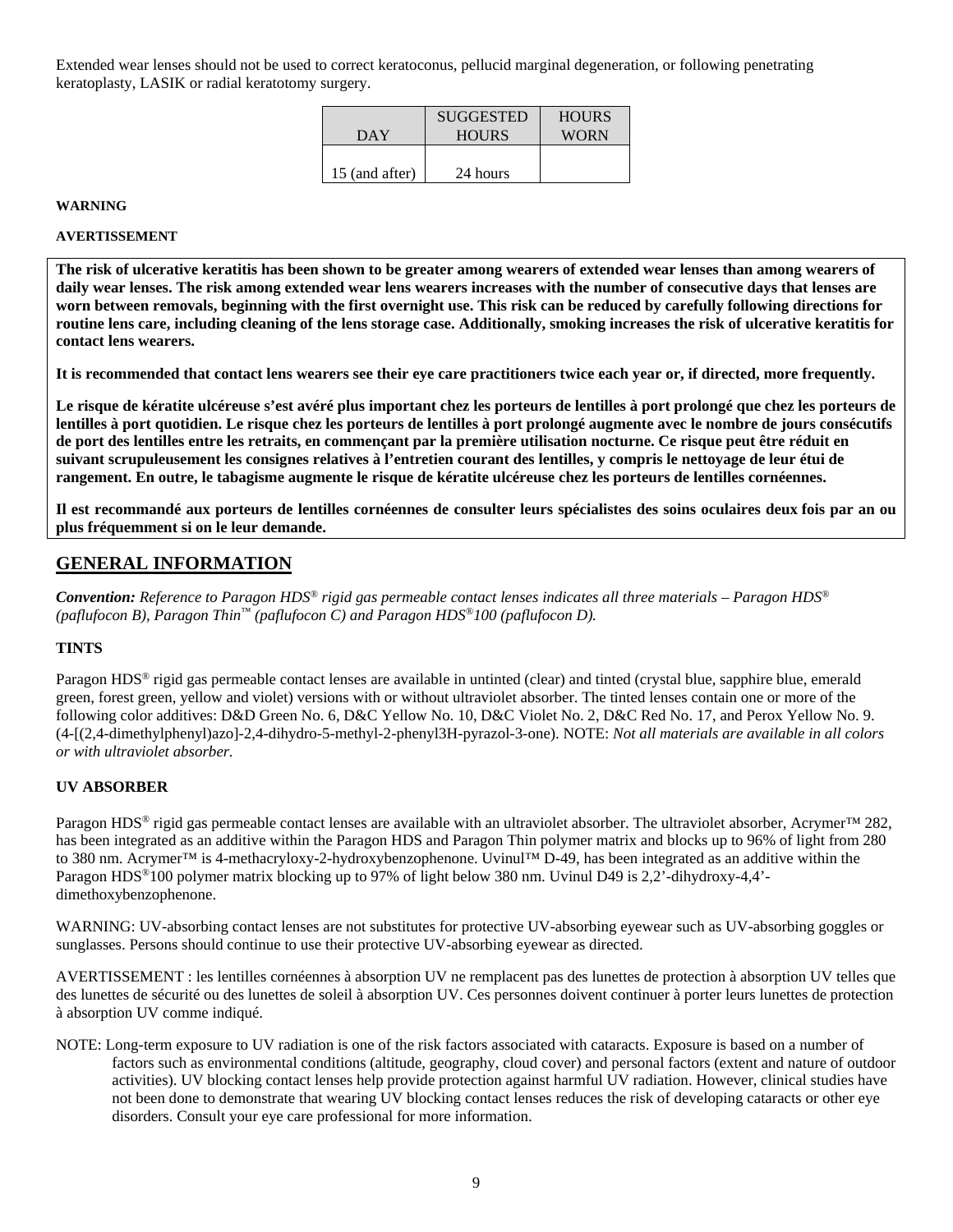

\*\*CORNEA - Human cornea from a 24-year old person as described in Lerman, S., Radiant Energy and the Eye, MacMillan, New York, 1980, p. 58, figure 2-21.<br>\*\*\*CRYSTALLINE LENS - Human crystalline lens f rom a 25-year old person as described in Waxler, M., Hitchins, V.M., Optical

Radiation and Visual Health, CRC Press, Boca Raton, Florida, 1986, p.19, figure 5.

# **WARNING:** The practitioner should provide this warning to the patient. **AVERTISSEMENT :** le spécialiste doit adresser cet avertissement au patient.

**PROBLEMS WITH CONTACT LENSES AND LENS CARE PRODUCTS COULD RESULT IN SERIOUS INJURY TO THE EYE.** It is essential that you follow your eye care practitioner's directions and all labeling instructions for proper use of your contact lenses and lens care products, including the lens case.

Patients should follow the complete recommended lens rubbing and rinsing times in the product labeling to adequately disinfect their lenses and reduce the risk of contact lens contamination. Reduced rubbing or rinsing times may not adequately clean their lenses.

Patients should fill their lens case with fresh solution every time they store their lenses, and never re-use solution. They should discard their solution immediately after their lenses have been removed from the lens case. They should not store their lenses in or rinse their lens case with tap water, bottled water or any non-sterile solution.

Patients should clean and rinse their lens case between uses as recommended by their eye care practitioner.

#### **EYE PROBLEMS, INCLUDING CORNEAL ULCERS, CAN DEVELOP RAPIDLY AND LEAD TO LOSS OF VISION; THEREFORE, IF YOU EXPERIENCE EYE DISCOMFORT, EXCESSIVE TEARING, VISION CHANGES, OR REDNESS OF THE EYE, OR OTHER PROBLEMS WITH YOUR EYES, IMMEDIATELY REMOVE YOUR LENSES, AND PROMPTLY CONTACT YOUR EYE CARE PRACTITIONER.**

**LES PROBLÈMES LIÉS AUX LENTILLES CORNÉENNES ET AUX PRODUITS D'ENTRETIEN PEUVENT ENTRAÎNER DE GRAVES LÉSIONS OCULAIRES.** Il est essentiel de suivre les consignes données par votre spécialiste des soins oculaires ainsi que toutes les instructions figurant sur les étiquettes afin d'utiliser correctement vos lentilles cornéennes et leurs produits d'entretien associés, y compris l'étui à lentilles.

Les patients doivent se conformer aux durées complètes de frottage et de rinçage figurant sur l'étiquetage du produit pour bien désinfecter leurs lentilles et réduire le risque de contamination des lentilles cornéennes. Leurs lentilles pourraient être mal nettoyées en cas de durées de frottage ou de rinçage insuffisantes.

Les patients doivent remplir leur étui à lentilles de solution propre chaque fois qu'ils rangent leurs lentilles et ne jamais réutiliser la solution. Ils doivent jeter la solution immédiatement après avoir retiré leurs lentilles de leur étui. Ils ne doivent pas stocker leurs lentilles dans de l'eau du robinet, de l'eau en bouteille ou toute solution non stérile ni rincer leur étui à l'aide de ces liquides.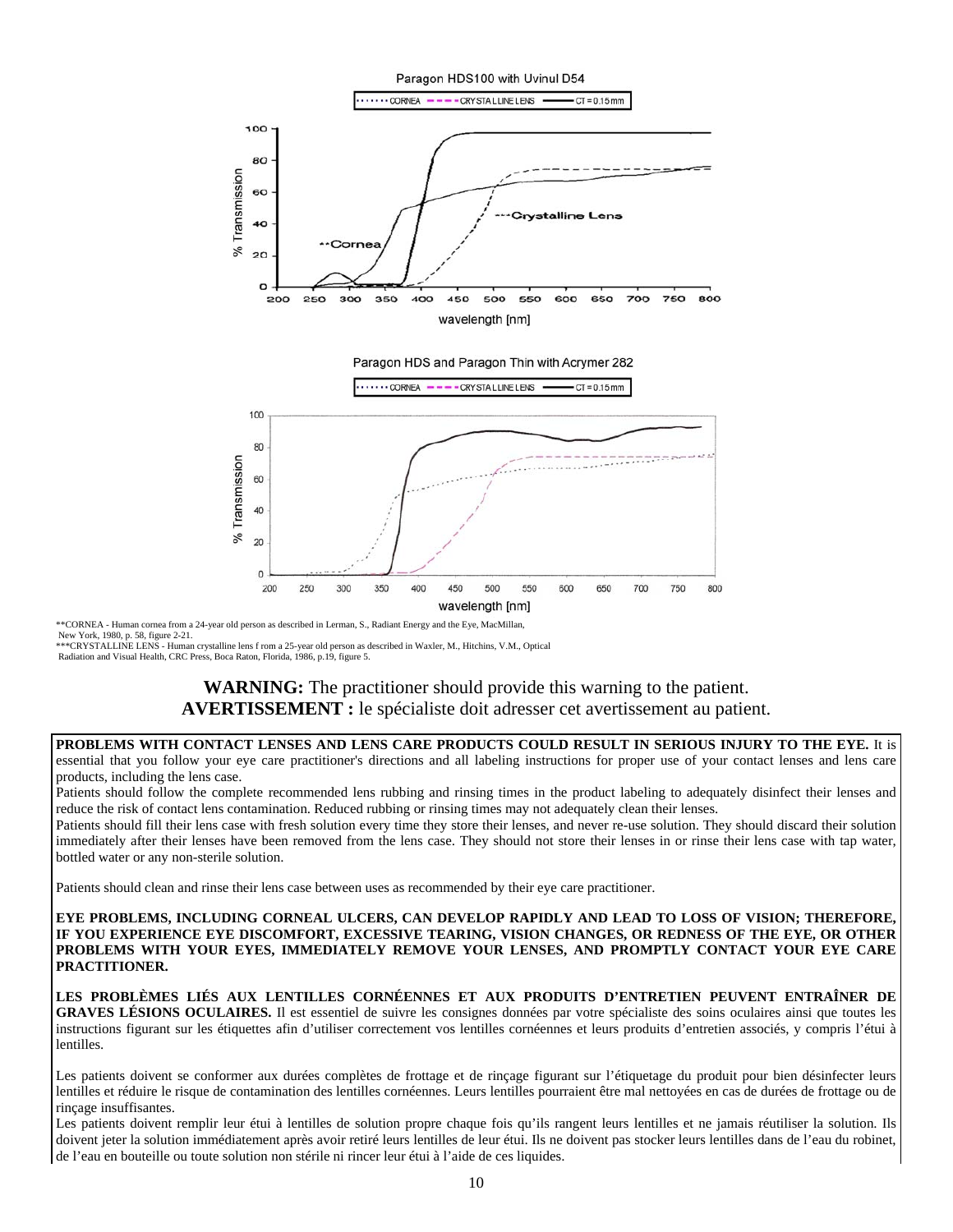Les patients doivent nettoyer et rincer leur étui entre chaque utilisation comme le recommande leur spécialiste des soins oculaires.

**DES PROBLÈMES OCULAIRES, Y COMPRIS DES ULCÈRES DE LA CORNÉE, PEUVENT SE DÉVELOPPER RAPIDEMENT ET ENTRAÎNER UNE PERTE DE VISION. SI VOUS RESSENTEZ UNE GÊNE OCULAIRE, UN LARMOIEMENT EXCESSIF, DES TROUBLES DE LA VISION, OU PRÉSENTEZ UNE ROUGEUR OCULAIRE OU D'AUTRES PROBLÈMES AUX YEUX, RETIREZ IMMÉDIATEMENT VOS LENTILLES ET CONSULTEZ IMMÉDIATEMENT VOTRE SPÉCIALISTE DES SOINS OCULAIRES.**

#### **PRECAUTIONS - PRACTITIONER**

Clinical studies have demonstrated that contact lenses manufactured from the Paragon HDS® rigid gas permeable contact lens material are safe and effective for their intended use. However, the clinical studies may not have included all design configurations or lens parameters that are presently available in the materials. Extended wear lenses should not be used to correct keratoconus, pellucid marginal degeneration, or following penetrating keratoplasty, LASIK or radial keratotomy surgery.

Consequently, when selecting an appropriate lens design and parameter, the eye care practitioner must consider all factors that affect lens performance and ocular health. The potential impact of these factors must be weighed against the patient's needs, therefore, the continuing ocular health of the patient and lens performance on the eye should be carefully monitored.

Each Paragon HDS®, Paragon HDS® 100 or Paragon Thin™ lens is supplied nonsterile in an individual plastic case. The lens is shipped dry; or wet shipped in Boston SIMPLUS® solution.\* This solution contains poloxamine, hydroxyalklphosphonate, boric acid, sodium borate, sodium chloride, hydroxypropylmethyl cellulose, Glucam and preserved with chlorhexidine gluconate (0.003%), polyaminopropyl biguanide (0.0005%). If the patient has experienced a prior history of allergy to any of these ingredients, remove the lens from the solution and soak the lens 24 hours in sterile unpreserved saline prior to cleaning, disinfecting, and dispensing. \*Boston SIMPLUS® is a registered trade mark of Bausch & Lomb.

Never reuse the solution. You may store the lens in the unopened container until ready to dispense, up to a maximum of thirty (30) days from the Fill Date. When a lens has been stored for 30 days in its original packaging solution, it should be cleaned and disinfected with an FDA approved product and placed into inventory as you presently do with any other RGP lens held in your office. Follow the directions on the selected disinfecting solution regarding prolonged storage.

#### **PRECAUTIONS - PATIENT**

Follow the instructions below to prevent damage to your eyes or to your lenses.

- Before you leave your practitioner's office, be able to promptly remove your lens or have someone else be able to remove your lens for you.
- DO NOT WEAR YOUR PARAGON HDS RIGID GAS PERMEABLE CONTACT LENSES WHILE SLEEPING UNLESS YOUR WEARING SCHEDULE IS INTENDED FOR EXTENDED WEAR.
- Always wash your hands with an additive free soap, rinse thoroughly, and dry on a lint free towel before you handle your lenses. Eye irritation may result if cosmetics, lotions, soaps, creams and deodorants come in contact with your lenses and if the lenses are contaminated by infectious or non-infectious debris.
- Always follow the recommended lens care system for your HDS lenses. Use the recommended lens care solutions and carefully follow the recommended directions.
- Always use FRESH rinsing, disinfecting and storage solutions.
- **Do not use saliva, tap water or anything other than the recommended solutions to wet your lenses.**
- Always keep the lenses completely immersed in the recommended storage solution when the lenses are not being worn.
- Avoid using aerosol products such as hair spray while wearing your lenses. If hair sprays are used, keep your eyes closed until the spray has settled, otherwise the lenses may be damaged.
- Avoid all harmful or irritating vapors and fumes while wearing your lenses.
- Do not swim with your lenses in place.
- Never use tweezers or other tools to remove your lens from the lens container. Do not touch the lens with your fingernails.
- Always inform your doctor (general health care practitioner) that you wear contact lenses.
- Always consult your eye care practitioner before using any medicine in your eyes.
- Always inform your employer that you wear contact lenses. Some jobs may require the use of protective eye equipment or may require that you not wear contact lenses.
- As with any contact lens, follow-up visits are necessary to assure continued health. CHECK WITH YOUR EYE CARE PRACTITIONER.
- To minimize lens warpage during cleaning, the lenses should be cleaned in the palm of the hand rather than between the thumb and fingers. Patients should follow the complete recommended lens rubbing and rinsing times in the product labeling to adequately disinfect their lenses and reduce the risk of contact lens contamination. Reduced rubbing or rinsing times may not adequately clean their lenses.
- Do not heat the conditioning solution and lenses.
- The safety of these lenses with medications or contact lens solutions other than those recommended has not been established.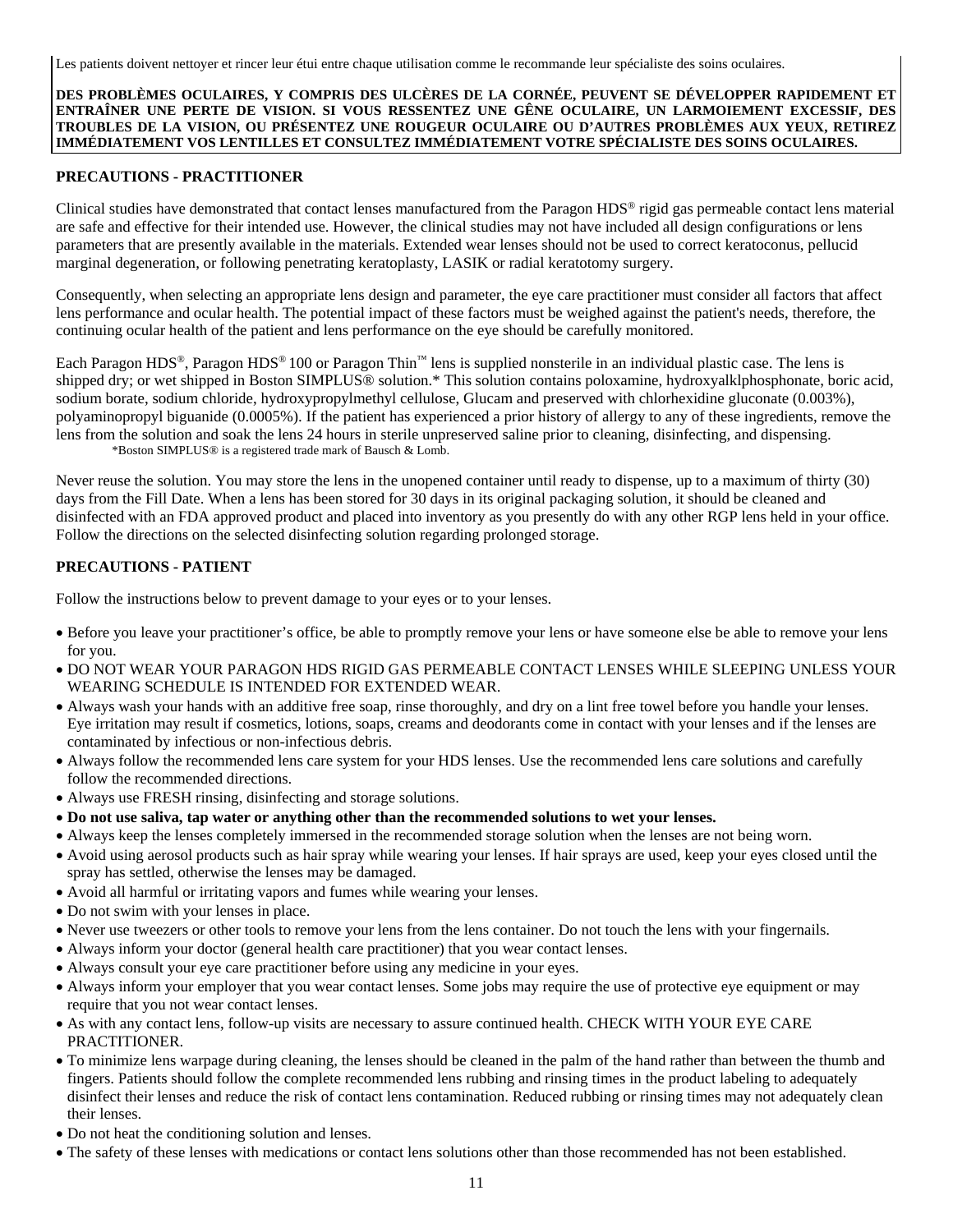- If your lens sticks (stops moving) on the eye, follow the recommended directions for "Care for a Sticking Lens". The lens must move freely on the eye for the continued health of the eye. If nonmovement of the lens continues, immediately consult your eye care practitioner.
- CAUTION: Nonsterile. Clean and condition lenses prior to use.

# **ADVERSE EFFECTS (PROBLEMS AND WHAT TO DO)**

The following problems may occur.

- Eyes sting, burn, or itch (irritation)
- Comfort is less than when lens was first placed on eye
- Feeling of something in the eye (foreign body, scratched area, abrasion)
- Excessive pain
- Excessive watering (tearing) of the eyes
- Unusual eye secretions
- Redness of the eyes
- Reduced sharpness of vision (poor visual acuity)
- Blurred vision, rainbows, or halos around objects
- Sensitivity to light (photophobia)
- Dry eyes

If you notice any of these adverse effects, **IMMEDIATELY REMOVE YOUR LENSES.**

- If the discomfort or problem stops, then look closely at the lens.
- If the lens is in any way damaged, DO NOT put the lens back on your eye. Place the lens in the storage case and contact your eye care practitioner.
- If the lens has dirt, an eyelash, or other foreign body on it, or the problem stops and the lens appears undamaged, thoroughly clean, rinse and disinfect the lenses; then reinsert it.
- If the problem continues, IMMEDIATELY remove your contact lens and consult your eye care practitioner.

When any of the above symptoms occur, a serious condition such as infection, corneal ulcer, neovascularization, iritis, persistent stromal edema or GPC (giant papillary conjunctivitis) may be present. Immediately remove your lenses and seek professional identification of the problem and prompt treatment to avoid serious eye damage, including corneal scarring, opacification, blindness or loss of eye.

# **PRÉCAUTIONS : PATIENT**

Suivez les instructions ci-dessous pour éviter toute lésion au niveau de vos yeux ou de vos lentilles.

- Avant de quitter le cabinet de votre spécialiste, apprenez à enlever rapidement vos lentilles ou faites en sorte que quelqu'un d'autre soit capable de le faire pour vous.
- NE PORTEZ PAS VOS LENTILLES CORNÉENNES RIGIDES PERMÉABLES AUX GAZ PARAGON HDS EN DORMANT SAUF S'IL S'AGIT DE LENTILLES À PORT PROLONGÉ.
- Lavez-vous toujours les mains avec un savon sans additif, rincez-les abondamment et séchez-les à l'aide d'une serviette non pelucheuse avant de manipuler vos lentilles. Vous pouvez souffrir d'une irritation oculaire si des produits de beauté, des lotions, des savons, des crèmes et des déodorants entrent en contact avec vos lentilles et si les lentilles sont contaminées par des débris infectieux ou non infectieux.
- Conformez-vous en permanence au système d'entretien recommandé pour vos lentilles HDS®. Utilisez les solutions recommandées pour l'entretien de vos lentilles et conformez-vous scrupuleusement aux recommandations.
- Utilisez toujours des solutions de rinçage, de désinfection et de conservation PROPRES.
- **N'utilisez pas de salive, d'eau du robinet ou autre chose que les solutions recommandées pour humidifier vos lentilles.**
- Immergez toujours les lentilles intégralement dans la solution de conservation recommandée lorsque vous ne les portez pas.
- Évitez d'utiliser des aérosols, tels que des laques, lorsque vous portez vos lentilles. Si vous en utilisez, fermez les yeux jusqu'à ce que la laque soit fixée. Dans le cas contraire, vous pourriez endommager vos lentilles.
- Évitez toute vapeur ou fumée nocive ou irritante lorsque vous portez vos lentilles.
- Ne nagez pas avec vos lentilles.
- N'utilisez jamais de pince à épiler ou autres outils pour retirer vos lentilles de leur étui. Ne touchez pas vos lentilles avec vos ongles.
- Indiquez toujours à votre médecin (omnipraticien) que vous portez des lentilles cornéennes.
- Consultez toujours votre spécialiste des soins oculaires avant de vous mettre un médicament dans les yeux.
- Indiquez toujours à votre employeur que vous portez des lentilles cornéennes. Certains emplois peuvent exiger l'utilisation d'un équipement de protection oculaire ou peuvent exiger l'absence de port de lentilles cornéennes.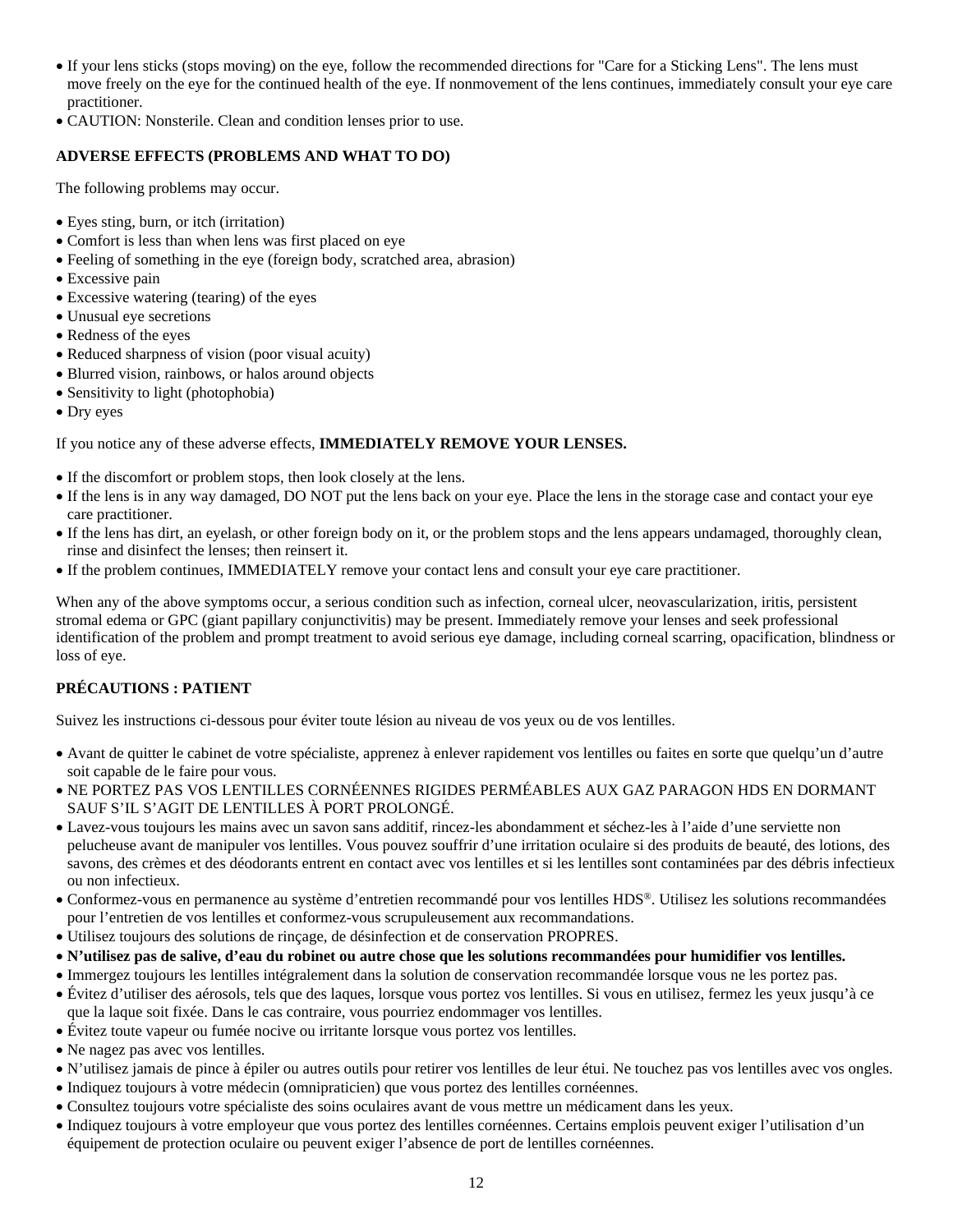- Le port de toute lentille cornéenne entraîne la nécessité d'effectuer des visites de contrôle pour préserver votre santé. PARLEZ-EN À VOTRE SPÉCIALISTE DES SOINS OCULAIRES.
- Pour minimiser les déformations de la lentille au cours du nettoyage, nettoyez les lentilles dans la paume de la main, plutôt qu'entre le pouce et les doigts. Les patients doivent se conformer aux durées complètes de frottage et de rinçage figurant sur l'étiquetage du produit pour bien désinfecter leurs lentilles et réduire le risque de contamination des lentilles cornéennes. Leurs lentilles pourraient être mal nettoyées en cas de durées de frottage ou de rinçage insuffisantes.
- Ne chauffez pas la solution de conditionnement ni les lentilles.
- L'innocuité de ces lentilles avec des médicaments ou des solutions pour lentilles cornéennes autres que celles recommandées n'a pas été démontrée.
- Si votre lentille colle à votre œil (n'est plus mobile), suivez les consignes relatives aux « Soins en cas de lentille collante ». La lentille doit se mouvoir librement sur l'œil pour préserver la santé de ce dernier. Si l'absence de mouvement persiste, consultez immédiatement votre spécialiste des soins oculaires.
- MISE EN GARDE : non stériles. Nettoyez et vérifiez l'état de vos lentilles avant utilisation.

# **EFFETS INDÉSIRABLES (PROBLÈMES ET COMMENT LES RÉSOUDRE)**

Vous pouvez rencontrer les problèmes suivants :

- sensation de picotement, brûlure ou démangeaison oculaire (irritation);
- confort moindre par rapport à la pose initiale de la lentille sur l'œil;
- sensation d'avoir quelque chose dans l'œil (corps étranger, égratignure, abrasion);
- douleur excessive;
- larmoiement excessif:
- sécrétions oculaires inhabituelles;
- rougeur oculaire;
- netteté visuelle réduite (mauvaise acuité visuelle);
- vision floue, arcs-en-ciel ou halos autour des objets;
- sensibilité à la lumière (photophobie);
- yeux secs

Si vous remarquez l'un de ces effets indésirables, **RETIREZ IMMÉDIATEMENT VOS LENTILLES.**

- Si la gêne ou le problème disparaît, inspectez attentivement la lentille.
- Si elle est abîmée, ne la replacez PAS sur votre œil. Placez la lentille dans son étui de rangement et appelez votre spécialiste des soins oculaires.
- Si la lentille est sale, si un cil ou un autre corps étranger s'est déposé dessus ou si le problème disparaît et que la lentille semble intacte, nettoyez, rincez et désinfectez correctement les lentilles avant de les remettre.
- Si le problème persiste, retirez IMMÉDIATEMENT vos lentilles cornéennes et consultez un spécialiste des soins oculaires.

Lorsqu'un des symptômes ci-dessus se manifeste, un problème grave peut se produire tel qu'une infection, un ulcère de la cornée, une néovascularisation, une iritis, un œdème stromal persistant ou une conjonctivite papillaire géante (CPG). Retirez immédiatement vos lentilles et demandez à un spécialiste d'identifier votre problème et de vous prescrire rapidement un traitement pour éviter des lésions oculaires graves, y compris une cicatrisation cornéenne, une opacification, la cécité ou la perte de l'œil.

# **FITTING**

Conventional methods of fitting rigid contact lenses apply to the Paragon HDS® rigid gas permeable contact lens. For a description of fitting techniques, refer to the Fitting Guide for Paragon HDS® Rigid Gas Permeable Contact Lenses. Copies of which are available from:

| Paragon Vision Sciences  | 1-800-528-8279     |
|--------------------------|--------------------|
| 947 E. Impala Avenue     | 1-480-892-7602     |
| Mesa, Arizona 85204-6619 | 1-480-926-7369 FAX |

CAUTION: Federal (US) law restricts this device to sale by, or on the order of, a licensed practitioner.

## **LENS CARE DIRECTIONS**

Always wash your hands with an additive-free soap, rinse thoroughly and dry on a lint-free towel before you handle your contact lenses.

Never use tweezers or other tools to remove your lens from the lens container. Pour the lens into your hand.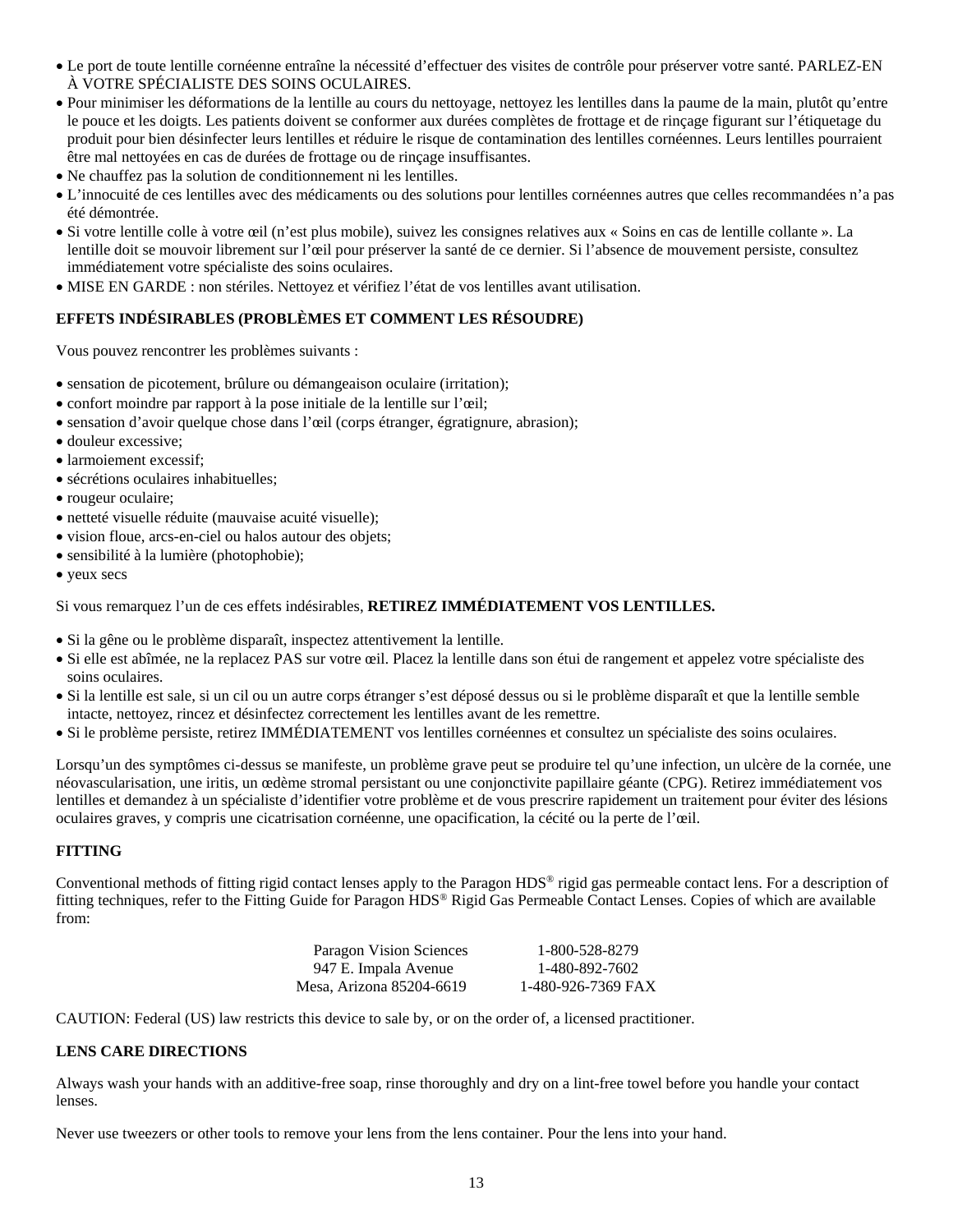Paragon HDS® rigid gas permeable contact lenses must be both cleaned and disinfected each time you remove them. One procedure does not replace the other. Cleaning is necessary to remove mucus and film from the lens surface. Disinfecting is necessary to destroy harmful germs. Leave the Paragon HDS<sup>®</sup> rigid gas permeable contact lenses in a storage solution for a minimum of 4 hours or as indicated on the product label. To minimize lens warpage during cleaning, the lenses should be cleaned in the palm of the hand rather than between the thumb and fingers. Patients should follow the complete recommended lens rubbing and rinsing times in the product labeling to adequately disinfect their lenses and reduce the risk of contact lens contamination. Reduced rubbing or rinsing times may not adequately clean their lenses.

Clean one lens first. (The recommended procedure is to always clean the same lens first to avoid mix-ups). Rinse the lens thoroughly as recommended by your lens care product manufacturer to remove the cleaning solution. Place the lens into the correct storage chamber and fill the chamber with the recommended disinfection solution as recommended by your eye care practitioner. Clean and rinse the other lens in the same manner and place it in its chamber.

Tightly close the top of each chamber of the lens storage case.

To disinfect your lenses, leave them in the solution for at least 4 hours, or as indicated on the product label.

Do not heat the conditioning solution and lenses.

Leave the lenses in the unopened storage case until you are ready to put them on your eyes.

Patients should fill their lens case with fresh solution every time they store their lenses, and never re-use solution. They should discard their solution immediately after their lenses have been removed from the lens case. They should not store their lenses in or rinse their lens case with tap water, bottled water or any non-sterile solution.

Patients should clean and rinse their lens case between uses as recommended by their eye care practitioner.

Your eye care practitioner will recommend his/her preferred, FDA approved lens care solutions for the cleaning, disinfection, storage, and lubrication of your Paragon HDS® rigid gas permeable contact lenses.

Follow the instructions provided with each lens care solution. Failure to adhere to these procedures may result in the development of serious ocular complications. A patient should not switch from one care system to another unless the eye care practitioner has determined that this is necessary. Do not mix or alternate the disinfection and storage systems unless so indicated on the product label.

## **CARE FOR A STICKING LENS**

If the lens sticks (stops moving) on the eye, apply a few drops of a lubricating solution. Wait until the lens begins to move freely on your eye before removing it. If non-movement of the lens continues, immediately consult your eye care practitioner.

# **CONSIGNES RELATIVES À L'ENTRETIEN DES LENTILLES**

Lavez-vous toujours les mains avec un savon sans additif, rincez-les abondamment et séchez-les à l'aide d'une serviette non pelucheuse avant de manipuler vos lentilles.

N'utilisez jamais de pince à épiler ou autres outils pour retirer vos lentilles de leur étui. Mettez la lentille dans votre main.

Les lentilles cornéennes rigides perméables aux gaz Paragon HDS® doivent être nettoyées et désinfectées chaque fois que vous les enlevez. Une procédure ne remplace pas l'autre. Le nettoyage est nécessaire pour enlever mucus et film de la surface de la lentille. La désinfection est nécessaire pour détruire les germes nocifs. Laissez les lentilles cornéennes rigides perméables aux gaz HDS dans une solution de conservation pendant au moins quatre heures ou conformez-vous aux indications figurant sur l'étiquette du produit. Pour minimiser les déformations de la lentille au cours du nettoyage, nettoyez les lentilles dans la paume de la main, plutôt qu'entre le pouce et les doigts. Les patients doivent se conformer aux durées complètes de frottage et de rinçage figurant sur l'étiquetage du produit pour bien désinfecter leurs lentilles et réduire le risque de contamination des lentilles cornéennes. Leurs lentilles pourraient être mal nettoyées en cas de durées de frottage ou de rinçage insuffisantes.

Nettoyez tout d'abord une lentille. (La méthode recommandée est de toujours nettoyer la même lentille en premier pour éviter les confusions.) Rincez abondamment la lentille comme le recommande le fabricant du produit d'entretien pour lentilles afin d'enlever la solution de nettoyage. Placez la lentille dans le bon compartiment de rangement et remplir le compartiment avec la solution de désinfection recommandé comme indiqué par votre spécialiste des soins oculaires. Nettoyez et rincez l'autre lentille de la même manière et placez-la dans son compartiment.

Fermez hermétiquement le dessus de chaque compartiment de l'étui de rangement des lentilles.

Pour désinfecter vos lentilles, laissez-les dans la solution pendant au moins quatre heures ou conformez-vous aux indications figurant sur l'étiquette du produit.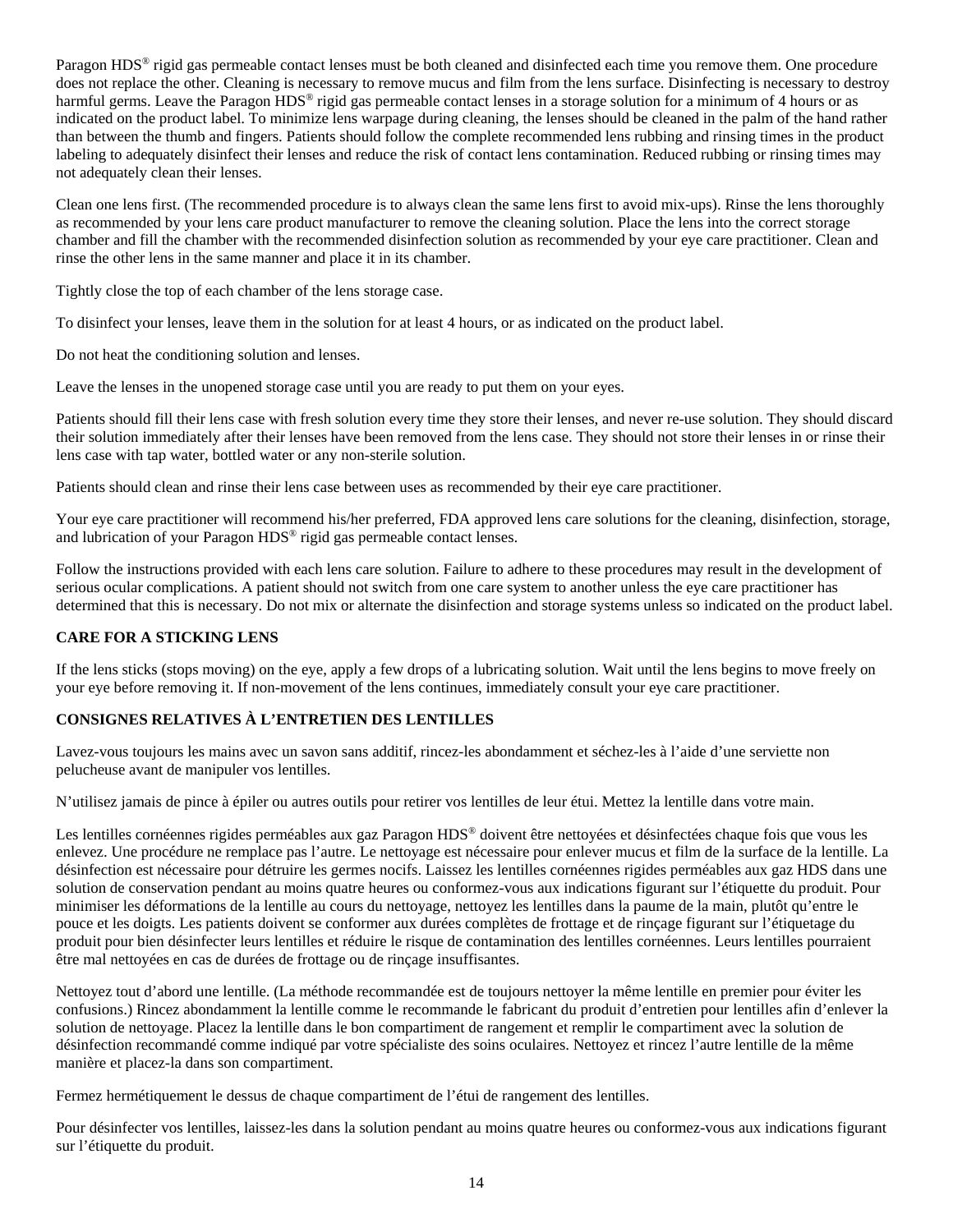Ne chauffez pas la solution de conditionnement ni les lentilles.

Laissez les lentilles dans l'étui de rangement fermé jusqu'à ce que vous soyez prêt à les mettre.

Les patients doivent remplir leur étui à lentilles de solution propre chaque fois qu'ils rangent leurs lentilles et ne jamais réutiliser la solution. Ils doivent jeter la solution immédiatement après avoir retiré leurs lentilles de leur étui. Ils ne doivent pas stocker leurs lentilles dans de l'eau du robinet, de l'eau en bouteille ou toute solution non stérile ni rincer leur étui à l'aide de ces liquides.

Les patients doivent nettoyer et rincer leur étui entre chaque utilisation comme le recommande leur spécialiste des soins oculaires.

Votre spécialiste des soins oculaires vous recommandera ses solutions d'entretien pour lentilles préférées approuvées par la FDA pour le nettoyage, la désinfection, la conservation et la lubrification de vos lentilles cornéennes rigides perméables aux gaz Paragon HDS® .

Suivez les instructions fournies avec chaque solution d'entretien pour lentilles. Le non-respect de ces procédures peut entraîner l'apparition de complications oculaires graves. Un patient ne doit pas changer de système d'entretien, sauf si son spécialiste des soins oculaires juge que cela est nécessaire. Ne mélangez pas ou n'alternez pas les systèmes de désinfection et de rangement sauf indication contraire sur l'étiquette du produit.

#### **SOINS EN CAS DE LENTILLE COLLANTE**

Si la lentille colle à votre œil (n'est plus mobile), appliquez quelques gouttes d'une solution lubrifiante. Attendez que la lentille commence à se mouvoir librement sur votre œil avant de la retirer. Si l'absence de mouvement persiste, consultez immédiatement votre spécialiste des soins oculaires.

## **HOW SUPPLIED**

Each Paragon HDS®, Paragon HDS®100 or Paragon Thin™ lens is supplied nonsterile in an individual plastic case. The lens is shipped dry; or wet shipped in Boston SIMPLUS® solution.\* This solution contains poloxamine, hydroxyalklphosphonate, boric acid, sodium borate, sodium chloride, hydroxypropylmethyl cellulose, Glucam and preserved with chlorhexidine gluconate (0.003%), polyaminopropyl biguanide (0.0005%). The case, packing slip or invoice is marked with the base curve, dioptric power, diameter, center thickness, inclusion of UV absorber, lot number, fill date, and the color of the lens.

\*Boston SIMPLUS® is a registered trade mark of Bausch & Lomb.

Never reuse the solution. You may store the lens in the unopened container until ready to dispense, up to a maximum of thirty (30) days from the Fill Date. When a lens has been stored for 30 days in its original packaging solution, it should be cleaned and disinfected with an FDA approved product and placed into inventory as you presently do with any other RGP lens held in your office. Follow the directions on the selected disinfecting solution regarding prolonged storage.